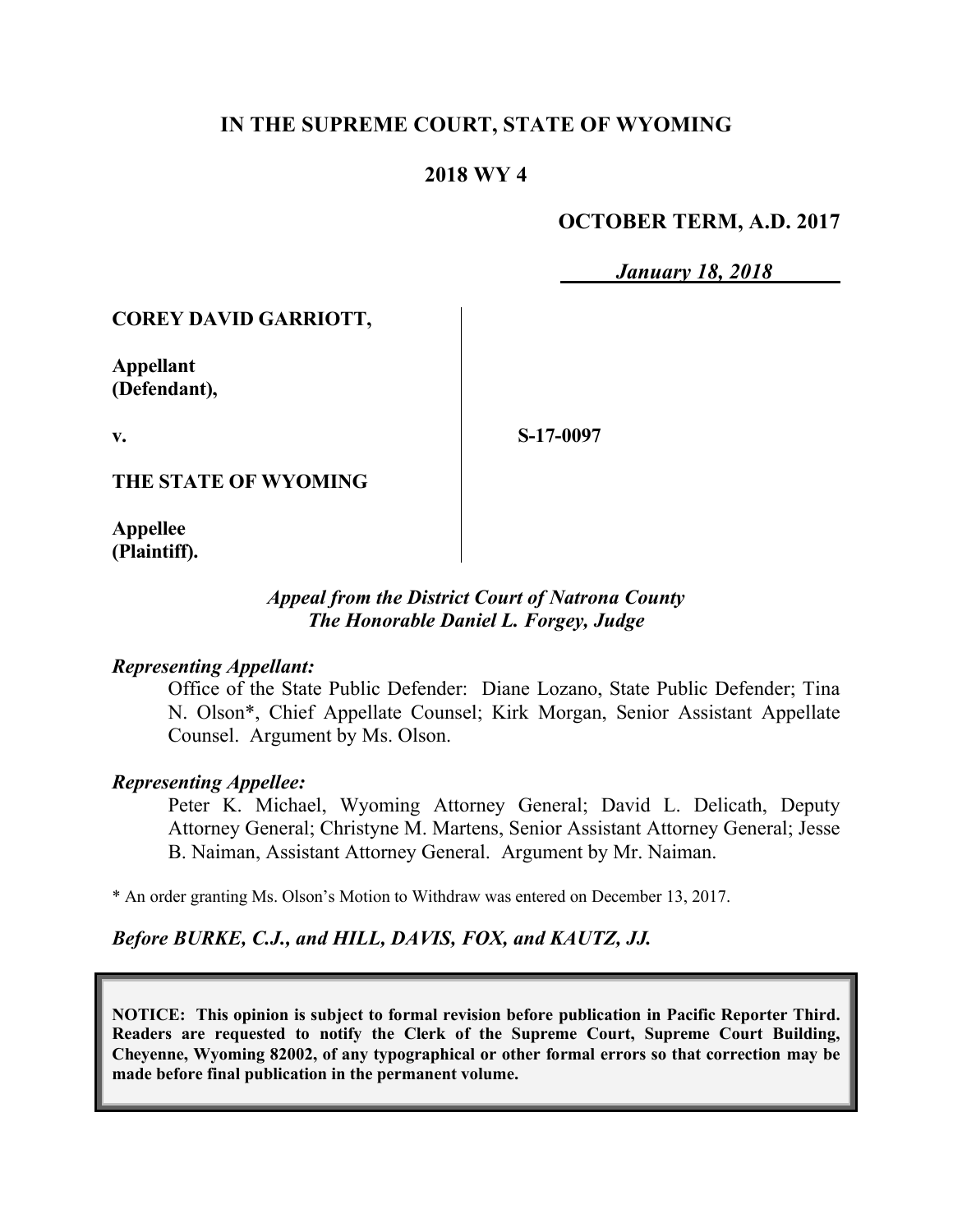**DAVIS**, Justice.

[¶1] Corey Garriott was convicted of one count of conspiracy to deliver methamphetamine. He appeals his conviction, claiming that the district court made numerous errors in the admission of testimony, and that it erred in denying his motion to dismiss on double jeopardy grounds. He further claims that plain error occurred when a law enforcement witness offered his opinion that Mr. Garriott committed the crime of conspiracy to deliver methamphetamine. We affirm.

#### **ISSUES**

[¶2] Mr. Garriott presents three issues on appeal, which we state as:

I. Did the trial court err in admitting improper "overview" testimony, testimony regarding portions of the conspiracy in which Mr. Garriott had no involvement, and testimony regarding the addiction, substance abuse, and personal histories of Mr. Garriott's co-conspirators?

II. Did the trial court err in denying Mr. Garriott's motion to dismiss on double jeopardy grounds?

III. Did plain error occur when a state witness offered his opinion that Mr. Garriott committed the crime of conspiracy to deliver methamphetamine?

## **FACTS**

[¶3] In the fall of 2015, Pauline Hemicker began selling methamphetamine in Casper, Wyoming. Ms. Hemicker's original supplier was Joshua Coats, but around January 2016, Mr. Coats became unavailable because he was scheduled to begin serving a sentence at the Casper re-entry facility. Because Mr. Coats was going to be unavailable while serving his sentence, he made arrangements for Ms. Hemicker to obtain methamphetamine directly from his Colorado source, Chris Pino. As of January 2016, Ms. Hemicker therefore took over as Mr. Pino's distributor in Casper.

[¶4] Ms. Hemicker used multiple distributors to sell methamphetamine, but her main distributor was Mikey Ross, whom she met in November 2015. Around the end of January or the beginning of February 2016, Ms. Hemicker met Mr. Ross at home in his garage. Corey Garriott was also present, and Mr. Ross asked Ms. Hemicker if she had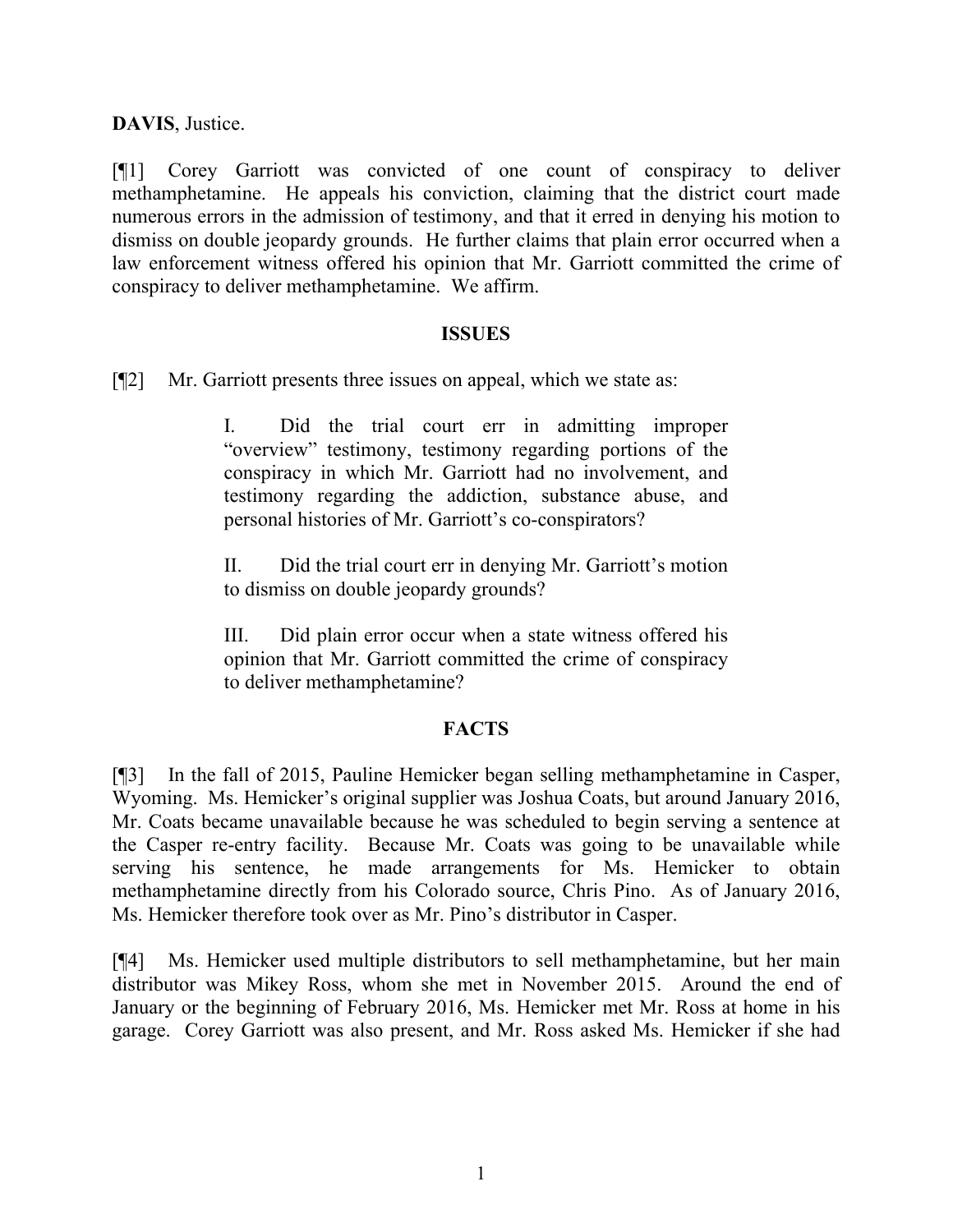any work for Mr. Garriott.<sup>1</sup> Ms. Hemicker took this to be a request for methamphetamine to distribute, because work was the slang term she, along with Mr. Ross and Mr. Garriott, used to refer to methamphetamine. Ms. Hemicker described that meeting:

Q. And who was present?

A. It was me, Mikey Ross, Corey. I think that's it.

Q. Okay. And, again, this would have been sometime the end of January, first of February you think?

A. Right.

Q. And so what happened at that meeting when he asked if you had any work for Corey?

A. I was iffy about it at first. I mean, I don't know. And then I – I don't know. Mikey said he trusted him. It was his boy. He said he would do the transactions, he would collect the money, and that I wouldn't have to deal with him one-onone.

Q. Okay. And so how did you feel about that?

A. I was okay with it as long as it went through Mikey Ross.

[¶5] During that meeting in the garage, Ms. Hemicker supplied Mr. Ross with methamphetamine and instructed him that it was "totally up to him to distribute to whoever he did." On February 2, 2016, Mr. Ross sent Ms. Hemicker a text message, which stated, "Heh I got corys money for u," followed immediately by a message that he also had money for her. Ms. Hemicker understood the messages to refer to money for the methamphetamine she had supplied because that was the only thing for which either Mr. Ross or Mr. Garriott would owe her money.

[¶6] Ms. Hemicker described a number of occasions on which she supplied methamphetamine to Mr. Garriott or had discussions with him about supplying him with methamphetamine. Just a couple of days after the first occasion in Mr. Ross' garage, Ms. Hemicker again met Mr. Ross and Mr. Garriott at Mr. Ross' home. When Mr. Garriott left the home, Ms. Hemicker followed him to the driveway and handed him an 8-ball of methamphetamine.<sup>2</sup> Thereafter, Ms. Hemicker started communicating directly with Mr. Garriott, and they exchanged several text messages relating to Ms. Hemicker's ability to supply Mr. Garriott with methamphetamine as well as money Mr. Garriott owed Ms. Hemicker.

 $<sup>1</sup>$  Mr. Ross had introduced Ms. Hemicker to Mr. Garriott in November 2015, shortly after Ms. Hemicker</sup> met Mr. Ross. Mr. Ross made that introduction because Mr. Garriott did tattoo work, and Ms. Hemicker was interested in getting a tattoo. Ms. Hemicker discussed having Mr. Garriott draw up a tattoo pattern for her at that time, but nothing came of it, and Ms. Hemicker never got a tattoo from Mr. Garriott.

<sup>2</sup> An 8-ball is an eighth of an ounce of methamphetamine and is a common amount supplied for redistribution.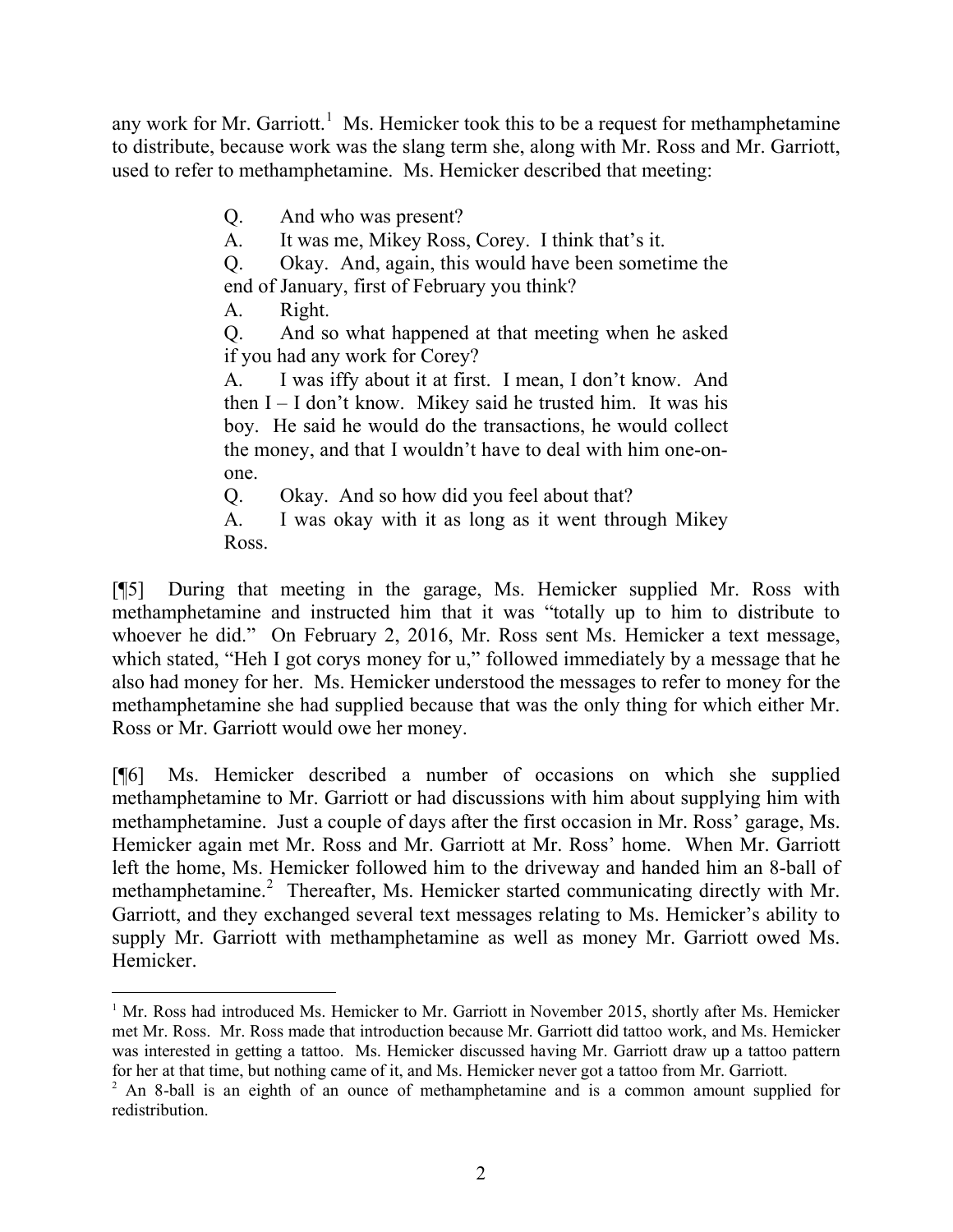[¶7] After being supplied by Ms. Hemicker, Mr. Garriott sold three grams of methamphetamine to a friend of his, Angela Danielson. Ms. Danielson described that transaction:

> Q. Now, during this time period, let's say beginning of February of 2016, did you ever get any methamphetamine from anyone besides Mikey Ross?

- A. Yeah.
- Q. And who was that?
- A. I got some from Corey once.
- Q. And can you tell me what led to that.
- A. What what led to me getting it from him?
- Q. Yeah.

A. We would text back and forth. I would – I would text him and ask for work; and whenever I would say that, I would mean I was looking for dope. And he text me out of the blue and said he had some, and I got it from him. That was that. It was one time, though.

[¶8] Mr. Garriott fronted Ms. Danielson the methamphetamine he supplied her, meaning that he in effect sold it to her on credit. Their understanding was Ms. Danielson would pay Mr. Garriott after she sold the methamphetamine. In the days following that transaction, Mr. Garriott and Ms. Danielson exchanged numerous text messages concerning Ms. Danielson's desire to be introduced to Ms. Hemicker, her requests for additional work from Mr. Garriott, and the money she owed him.

[¶9] During this same February 2016 time frame, Mr. Garriott was living with John Fry, a methamphetamine user, and he was also selling methamphetamine to Mr. Fry. On February 8, 2016, Mr. Garriott sent a text message to Ms. Hemicker asking that she meet with him and Mr. Fry. His message stated, "Hey when you get some free time will you meet one of my homies and hear a business plan." Ms. Hemicker agreed to the meeting and described what occurred:

> Q. And when they got there, did they have some kind of business plan to propose to you?

A. Yes.

Q. And do you recall what that was?

A. That was for me to tell them who I was distributing my methamphetamine to so that they can go and take it from them after I distributed to them.

Q. And when you say "take it from them," what – what do you mean?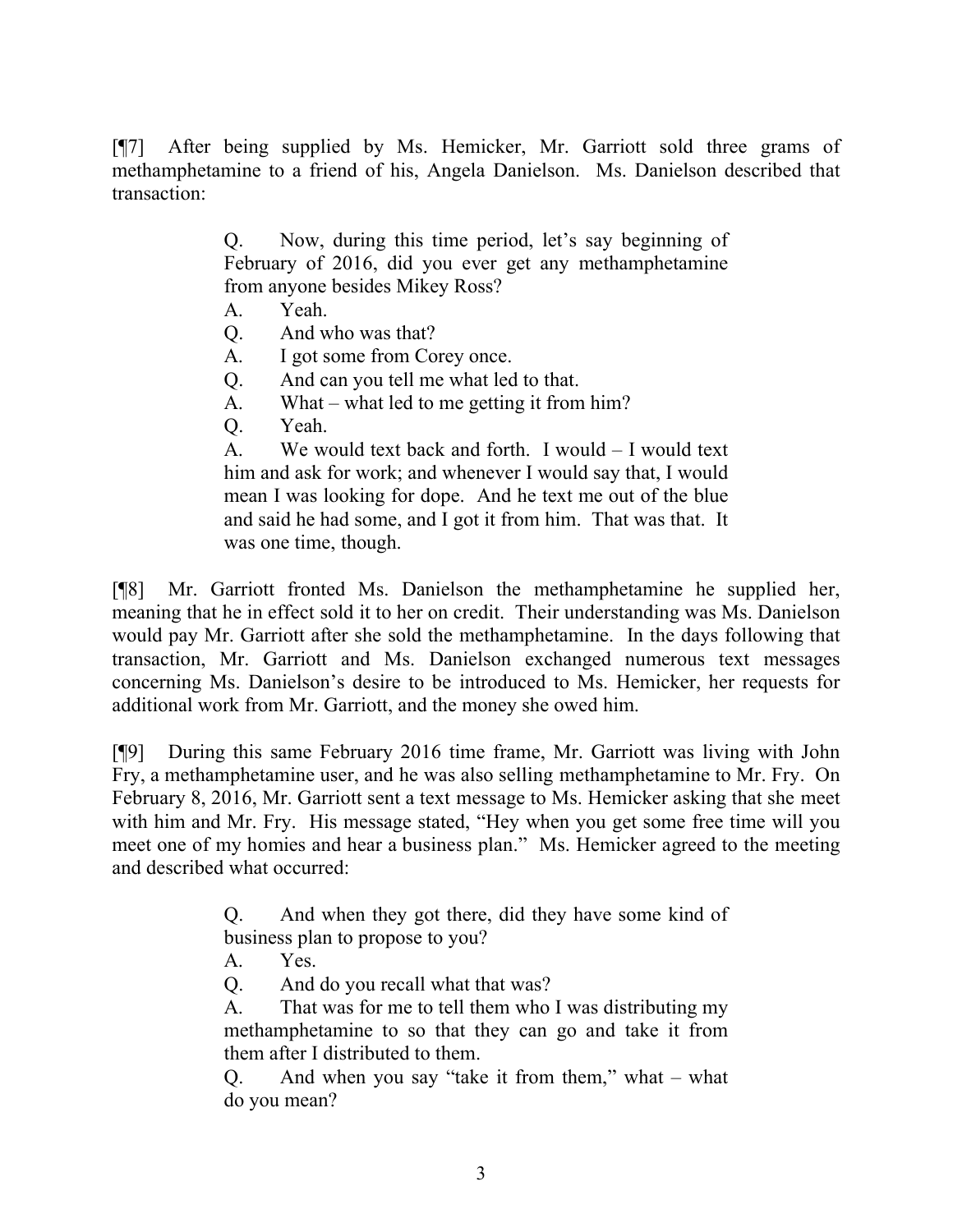A. Rob them.

\* \* \*

Q. So what was the plan? What were they going to do with the methamphetamine once they took it?

A. They were just going to distribute it, just make double money off of it.

Q. And so when they told you that plan, what was your reaction?

A. I didn't think it was a good idea. I denied them when they came to me for that business proposition.

[¶10] Some days after that meeting, Mr. Garriott, while at home with Mr. Fry, sent a text message to Ms. Hemicker "trying to set up a meeting for her to come over and basically broker a deal for some meth." Mr. Fry explained:

> Q. And when you say "broker a deal for methamphetamine," what do you mean?

> A. Well, Corey was basically meeting – having me meet Pauline so she could bring some meth.

> Q. And what was going to happen with the meth that she brought?

A. It was going to be used and sold by myself and Corey.

Q. And up to this point, had you been selling methamphetamine?

A. No. I was just using.

Q. And so why at this point – why were you going to get into selling?

A. I was having a real hard time financially. I was laid off from the oil field.

[¶11] That same evening, Ms. Hemicker and her husband came to Mr. Fry's home. Mr. Fry again explained:

> Q. And, again, do you know how the meeting was set up? So you didn't have Ms. Hemicker's contact information, so –

> A. No, ma'am. Corey – Corey contacted her. And – and then they both ended up coming over. He came back over, and she showed up right after.

Q. And so who all was at this meeting?

A. Myself; Corey Garriott; Pauline; and Uwe, her husband.

Q. And what happened at that meeting?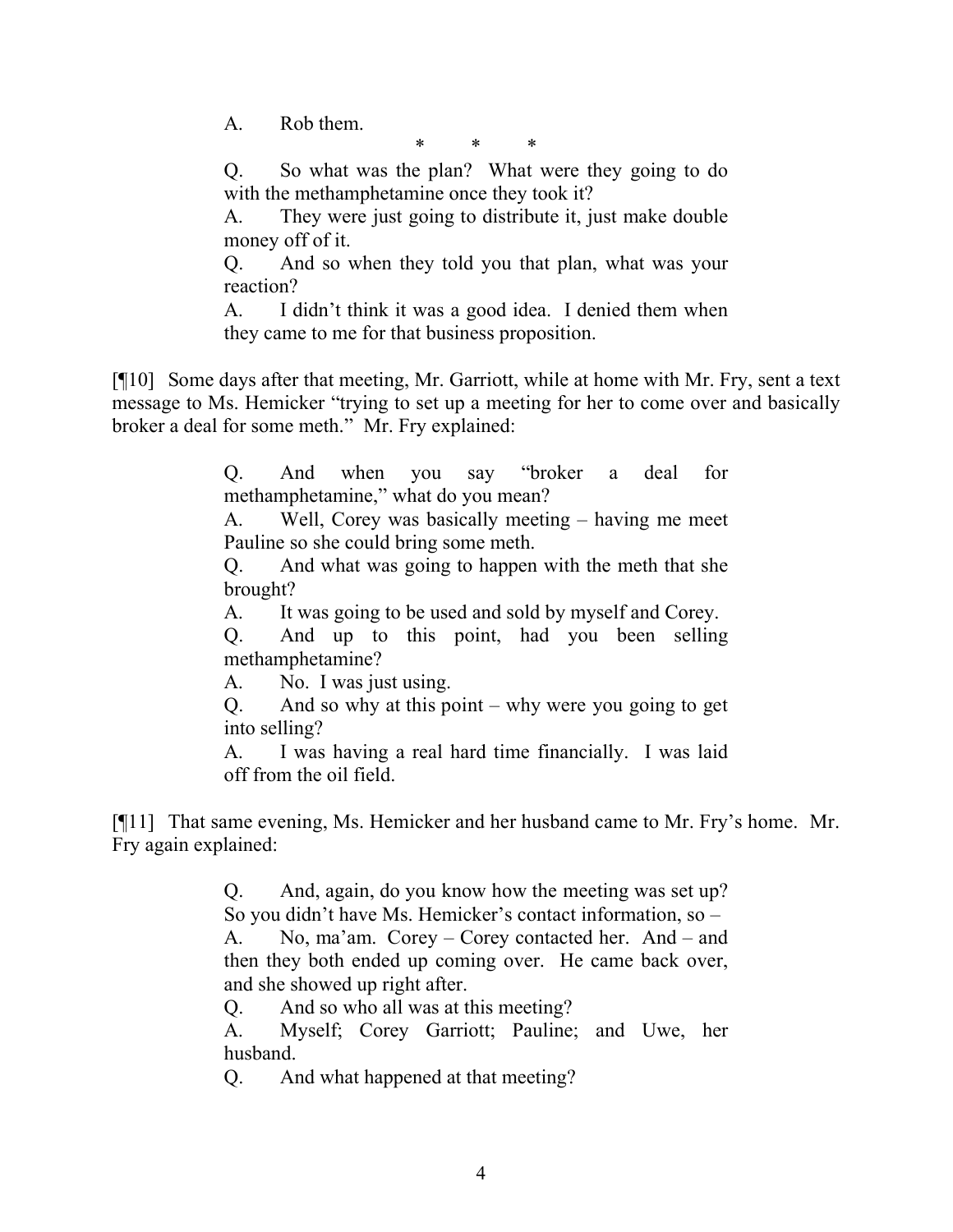A. She came over. We used some meth, and we talked about – I talked about buying some meth from her. And I ended up buying some.

Q. And do you recall how much you purchased that night?

A. It would have been an ounce.

Q. And do you remember what you were being charged for that?

A. I believe it was – I think it was about \$900.

Q. And how – did you pay for that that evening?

A. Yes; most of it.

Q. Okay. Do you recall how much exactly?

A. About \$600.

Q. And so where – how – what was the arrangement, then, for the rest of the money for that?

A. She was going to come back and get it.

Q. And where were you going to come up with that money?

A. Selling methamphetamines.

Q. And so did you end up selling that methamphetamine?

A. Yes.

Q. And did you return that money to Ms. Hemicker?

A. I did.

Q. And after this initial meeting that Mr. Garriott set up, how were you and Ms. Hemicker communicating?

A. By telephone, texting, also Corey.

Q. Okay. So there – you were still doing some communicating through Mr. Garriott?

A. Yes, ma'am.

[¶12] Ms. Hemicker also continued to supply Mr. Garriott with methamphetamine, including on February 12 and 17, and March 13, 2016. On March 19, 2016, Mr. Garriott sent Ms. Hemicker a text message telling her that Angela Danielson wanted to spend \$1,200, and asking if she could work with that. Ms. Hemicker understood that to be a request for about two ounces of methamphetamine, but because she did not have that amount, nothing came of that request. On March 20, 2016, Mr. Garriott again contacted Ms. Hemicker and told her "I really could use seeing you." Ms. Hemicker again understood this to mean Mr. Garriott needed methamphetamine.

[¶13] Ms. Hemicker responded to Mr. Garriott's March 20 text message with a request that Mr. Garriott come to her home and change the tires on her vehicle, which he agreed to do. Ms. Hemicker informed Mr. Garriott that she needed new tires because she was traveling to Cheyenne to obtain methamphetamine.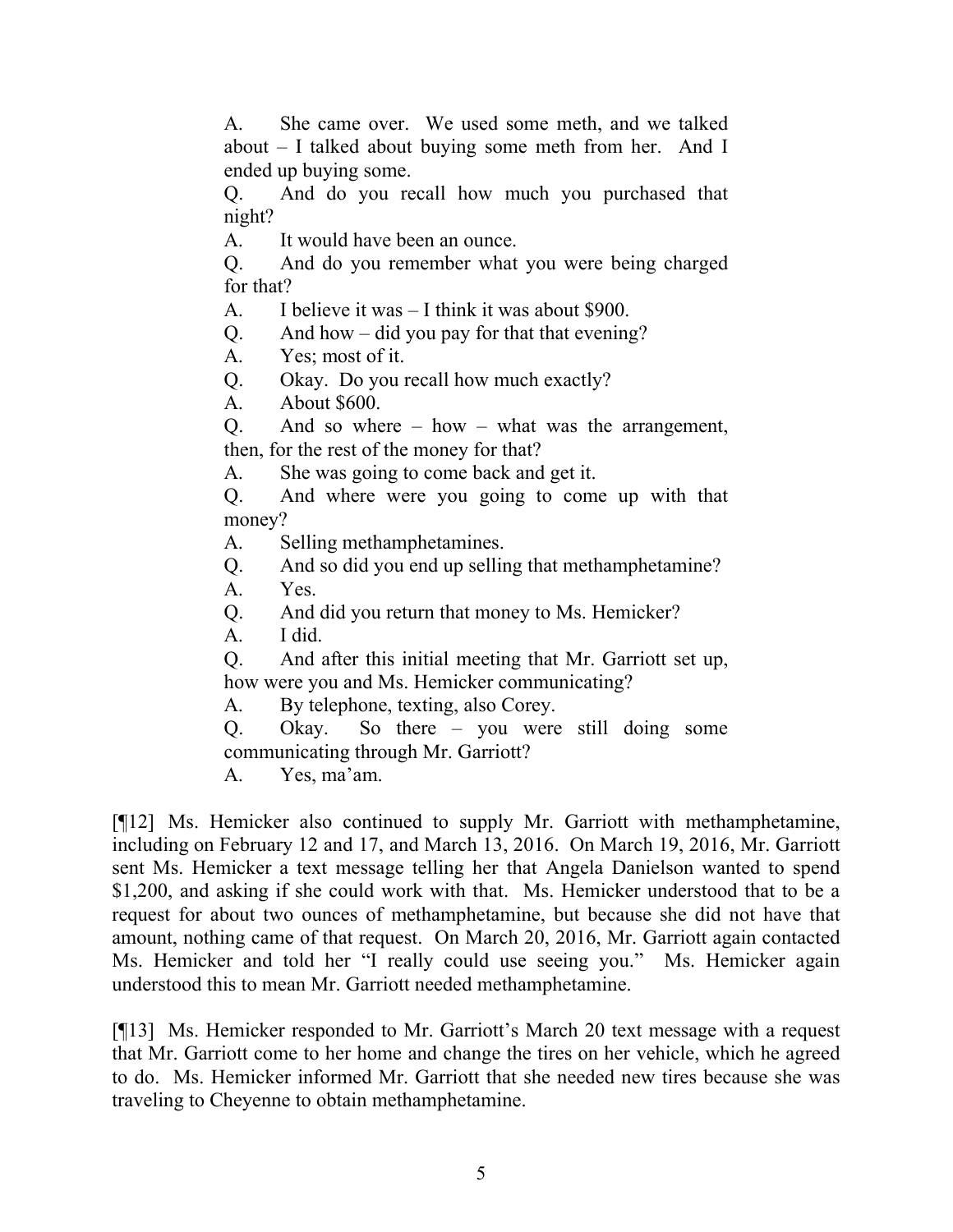Q. And what did you tell him?

A. I told him – he knew that I had to go to Cheyenne to re-up. So that was the whole reason I needed my tires changed.

Q. Okay. Did you discuss with him the text that he wanted some help and that you didn't have anything, but that's what you were going to do?

A. Right.

Q. And was there any discussion – was he going to get anything in return for helping you change your tires?

A. He didn't ask for anything in return.

Q. Okay. Were you – did you think you might give him something in return?

- A. Of course I would have.
- Q. And what were you planning –
- A. I would have just gave him some methamphetamine.
- Q. And you knew that's what he was looking for?
- A. Right.

l

Q. So what happened after your tires were changed?

A. Then I asked him if he wanted to go with me to Cheyenne. And he said, Well, follow me to my sister's. I have to drop the car off. So I followed him over there and we dropped the car off and we left and got gas and went to Cheyenne.

[¶14] Ms. Hemicker and Mr. Garriott drove to a Motel 6 in Cheyenne, where they were to meet with Danny Thompson, who was sent by Chris Pino. Four persons met in the motel room: Ms. Hemicker, Mr. Garriott, Mr. Thompson, and a friend of Mr. Thompson's. Mr. Thompson gave Ms. Hemicker the methamphetamine, and she and Mr. Thompson smoked some of it. The four then left the motel, went to Mr. Thompson's friend's house, and talked for a little while. Ms. Hemicker and Mr. Garriott thereafter headed back to Casper.

[¶15] On their way back, Ms. Hemicker and Mr. Garriott stopped in Douglas to pick up some speakers for Mr. Garriott. After leaving Douglas, Ms. Hemicker was pulled over at some point between Douglas and Casper by the Wyoming Highway Patrol, accompanied by Division of Criminal Investigation (DCI) agents.<sup>3</sup> They seized two packages of methamphetamine, one weighing 107.674 grams, and the other 67.121 grams.

<sup>&</sup>lt;sup>3</sup> DCI was able to intercept Ms. Hemicker while transporting the methamphetamine because after Mr. Fry's second purchase of methamphetamine from Ms. Hemicker, which was about two ounces, he had a change of heart and turned himself and the methamphetamine in to law enforcement. At that point, Mr.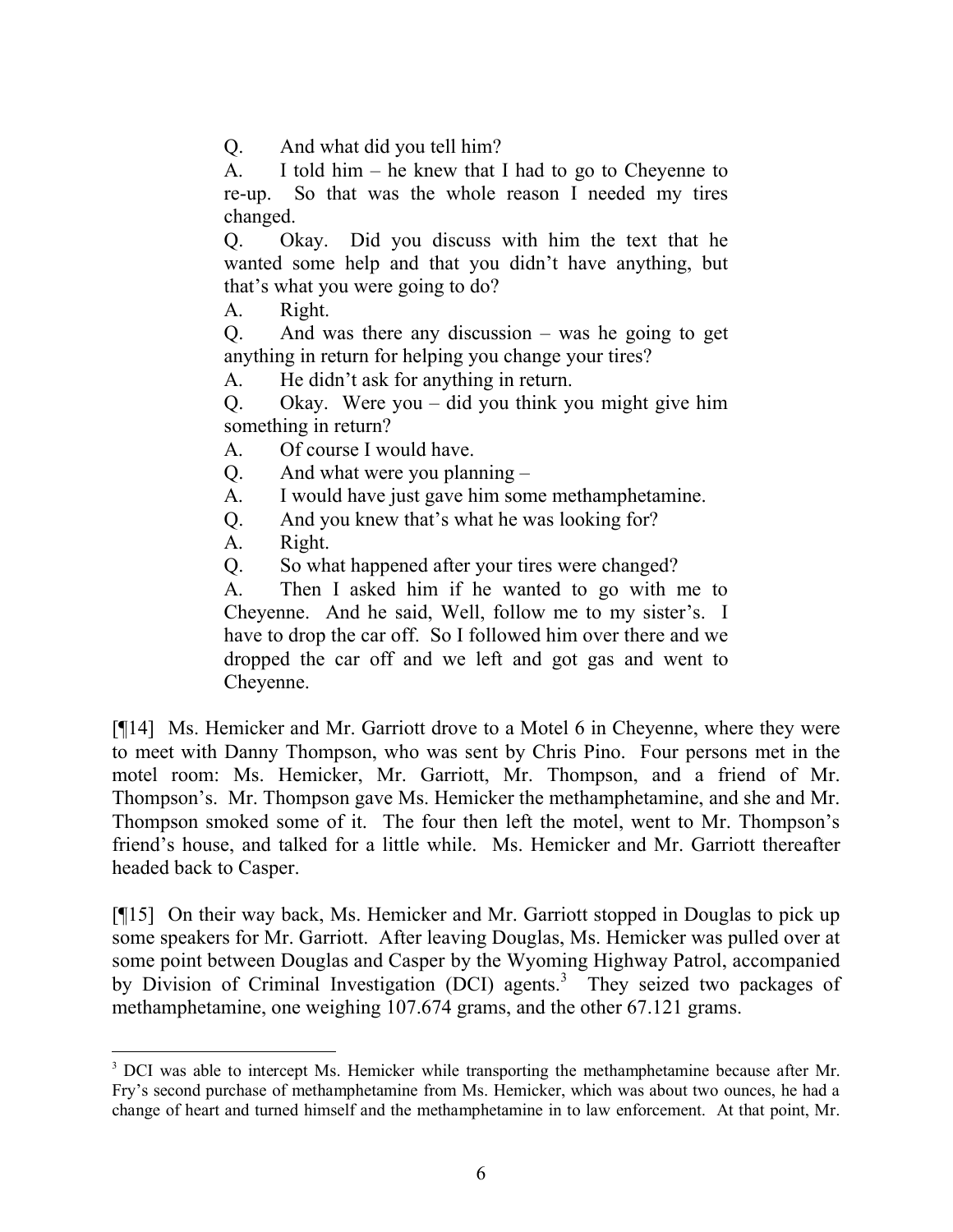[¶16] On March 22, 2016, the State filed an information charging Mr. Garriott with one count of conspiracy to deliver methamphetamine. His first trial, which began on September 19, 2016, ended in a mistrial on September 20 on Mr. Garriott's motion. Mr. Garriott requested the mistrial after Mr. Fry testified in response to questions by the prosecutor that he met Mr. Garriott in prison. The district court agreed that the testimony was unfairly prejudicial to Mr. Garriott and granted the defense motion for a mistrial.

[¶17] The district court thereafter set Mr. Garriott's second trial for October 31, 2016. On October 17, 2016, Mr. Garriott requested permission to represent himself in that second trial after firing his fourth public defender. On October 21, 2016, the district court held a hearing on Mr. Garriott's request and ruled that he would be permitted to represent himself.

[¶18] Before withdrawing from representing Mr. Garriott, his fourth and final public defender filed a motion to dismiss based on Fifth Amendment double jeopardy protections. On October 27, 2016, the district court heard the motion, made a finding that the State did not intentionally goad Mr. Garriott into requesting a mistrial, and denied the motion to dismiss.

[¶19] The second trial began on October 31, 2016 and concluded on November 2, 2016, with the jury returning a verdict finding Mr. Garriott guilty of conspiracy to deliver a controlled substance, methamphetamine. On January 31, 2017, the district court entered an order sentencing Mr. Garriott to a prison term of five to seven years. On February 2, 2017, Mr. Garriott filed a timely notice of appeal to this Court.

# **DISCUSSION**

# **I. Alleged Errors in the Admission of Testimony**

[¶20] In his first argument, Mr. Garriott contends that the district court erred in: A) allowing overview testimony by DCI Agent Brad Reinhart; B) allowing witness testimony concerning portions of the conspiracy in which Mr. Garriott had no involvement; and C) allowing co-conspirator testimony that included the co-conspirators' personal histories and addiction issues. To the extent Mr. Garriott preserved his objection to these asserted errors in the admission of evidence, we will review the district court's decision for an abuse of discretion:

> "We review claimed error concerning the improper admission of evidence for abuse of discretion and will not reverse the

Fry became a DCI confidential informant and kept DCI informed of Ms. Hemicker's plans, including the March 20 Cheyenne trip to purchase methamphetamine.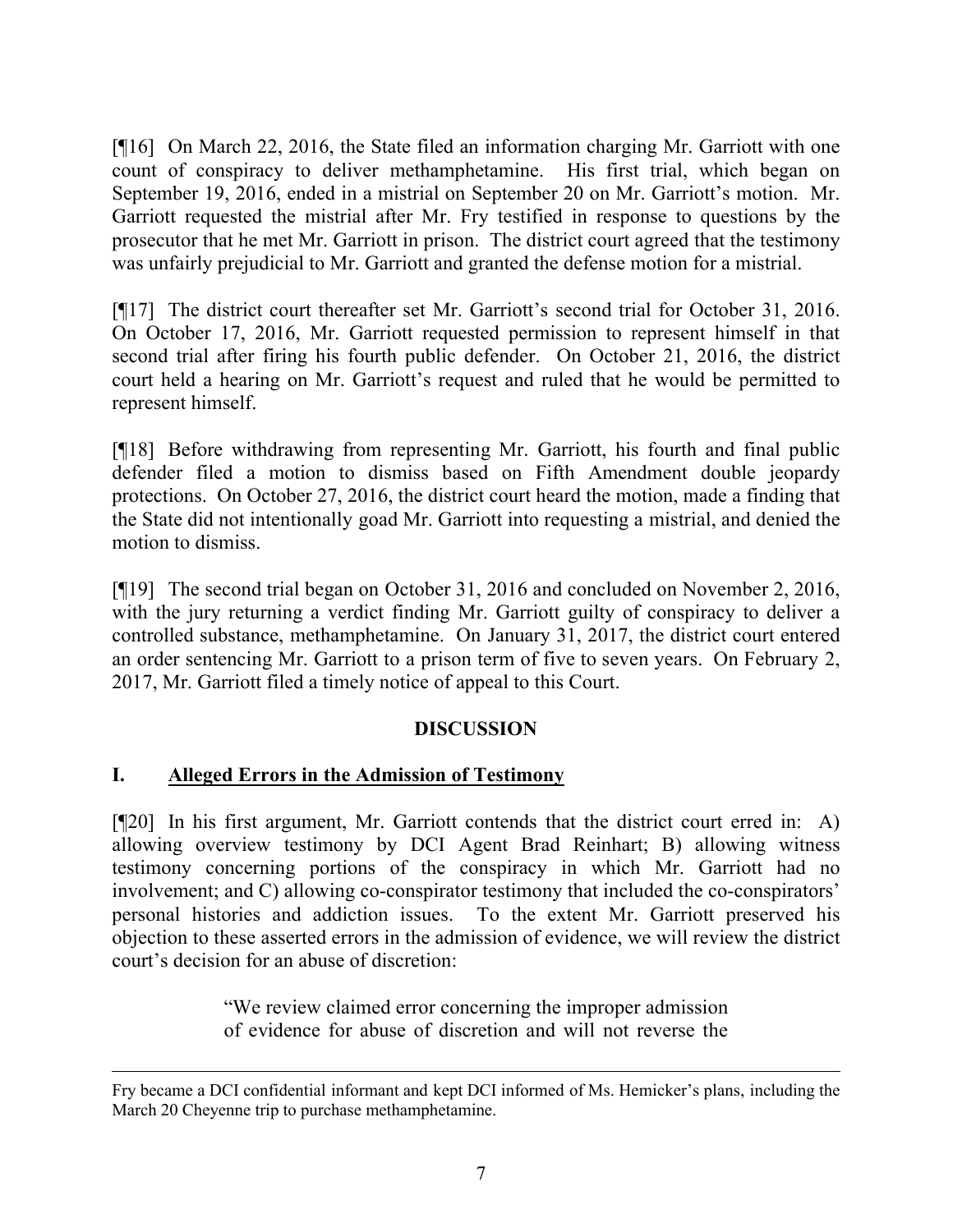trial court's decision absent a clear abuse." *Szymanski v. State*, 2007 WY 139, ¶ 15, 166 P.3d 879, 883 (Wyo. 2007) (citing *Bromley v. State*, 2007 WY 20, ¶ 8, 150 P.3d 1202, 1206 (Wyo. 2007)). "A trial court abuses its discretion when it could not have reasonably concluded as it did. In this context, 'reasonably' means sound judgment exercised with regard to what is right under the circumstances and without being arbitrary or capricious." *Id*. (internal citation omitted). Upon a finding of abuse of discretion, we must then determine whether the error was prejudicial. "'Error is prejudicial if there is a reasonable possibility that the verdict might have been more favorable to the defendant if the error had not been made.'" *Mersereau v. State*, 2012 WY 125, ¶ 17, 286 P.3d 97, 106 (Wyo. 2012) (quoting *Rolle v. State*, 2010 WY 100, ¶ 9, 236 P.3d 259, 264 (Wyo. 2010)).

*Schmidt v. State*, 2017 WY 101, ¶ 22, 401 P.3d 868, 878 (Wyo. 2017) (quoting *Toth v. State*, 2015 WY 86A, ¶ 29, 353 P.3d 696, 705-06 (Wyo. 2015)).

[¶21] For any alleged errors in the admission of testimony to which Mr. Garriott did not object, we limit our review to a search for plain error. *Hathaway v. State*, 2017 WY 92, ¶ 29, 399 P.3d 625, 634 (Wyo. 2017). "Under the plain error standard of review, we reverse a district court's decision only if it is so plainly erroneous that the judge should have noticed and corrected the mistake even though the parties failed to raise the issue." *Town v. State*, 2015 WY 78, ¶ 9, 351 P.3d 257, 260 (Wyo. 2015) (quoting *Masias v. State*, 2010 WY 81, ¶ 20, 233 P.3d 944, 950 (Wyo. 2010)). Plain error exists when:

> (1) the record clearly reflects the alleged error; (2) the party claiming the error demonstrates a violation of a clear and unequivocal rule of law; and (3) the party proves that the violation adversely affected a substantial right resulting in material prejudice.

*Hathaway*, ¶ 29, 399 P.3d at 634 (quoting *Griggs v. State*, 2016 WY 16, ¶ 81, 367 P.3d 1108, 1132-33 (Wyo. 2016)).

[¶22] Against these standards of review, we will separately consider each of Mr. Garriott's asserted errors in the district court's admission of testimony.

## **A. Agent Reinhart's Testimony**

[¶23] Mr. Garriott contends Agent Reinhart's testimony was improper overview testimony that should have been excluded because it impermissibly vouched for the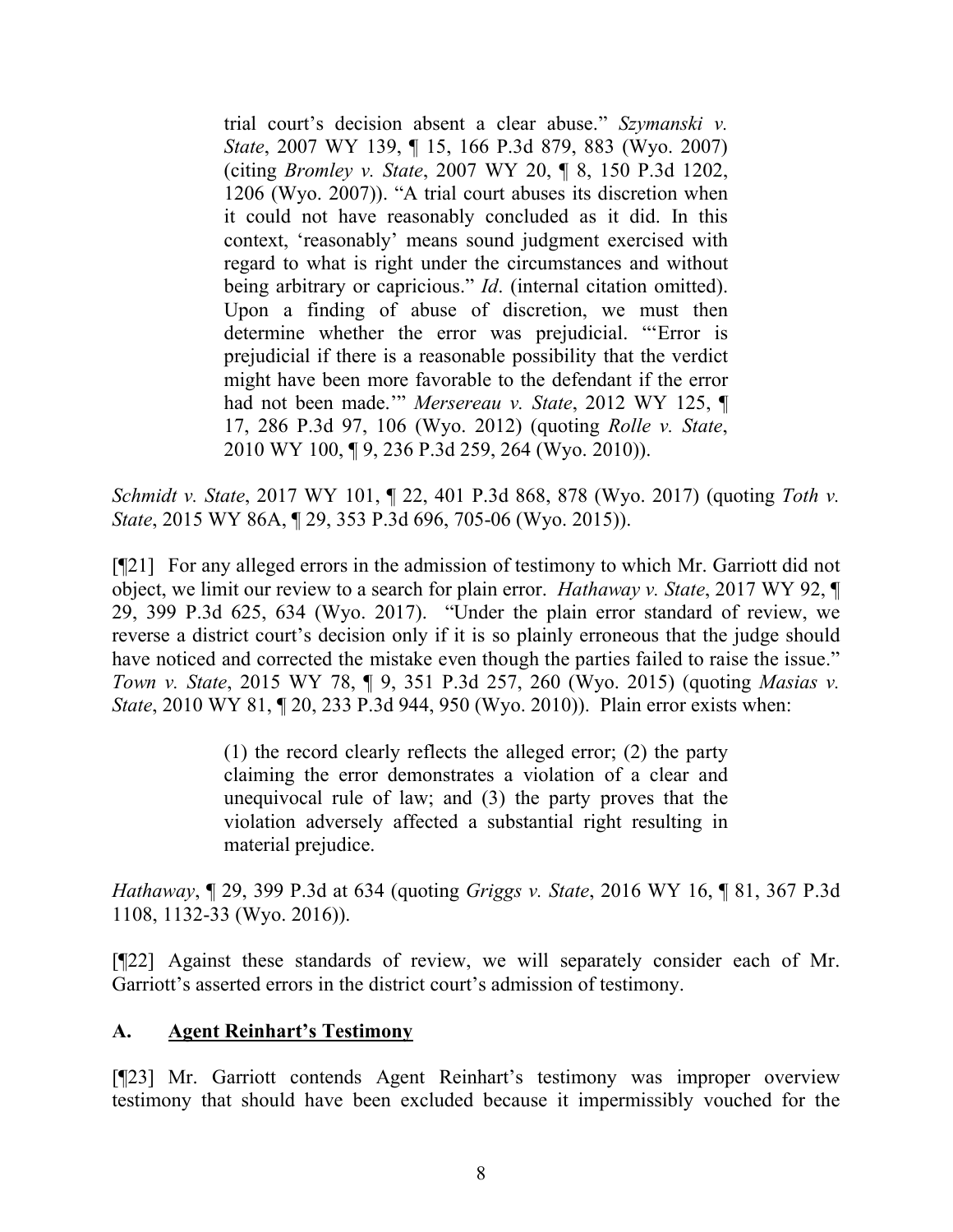credibility of the State's witnesses and placed the State's imprimatur on witness testimony. We disagree.

[¶24] We begin with the definition of overview testimony, which as the Tenth Circuit Court of Appeals has observed, is different from opinion testimony.

> Opinion and overview testimony are related but slightly different types of evidence. Under Federal Rule of Evidence 701, lay opinion testimony must be "rationally based on the witness's perception" and "helpful to clearly understanding the witness's testimony or to determining a fact in issue." Under Rule 702, expert opinion testimony is allowed if "the expert's scientific, technical, or other specialized knowledge will help the trier of fact to understand the evidence or to determine a fact in issue."

> Overview testimony is a broader category of evidence, usually offered at the beginning of trial by a government agent as a way to preview the government's case, and can include lay and expert opinion. It occurs when a "witness is put on the stand to testify before there has been any evidence admitted for the witness to summarize." *United States v. Griffin*, 324 F.3d 330, 349 (5th Cir. 2003). The testimony provides "an overview of the government's case, setting forth for the jury the script of the testimony and evidence the jury could expect the government to present in its case-in-chief." *United States v. Moore*, 651 F.3d 30, 54-55 (D.C.Cir. 2011).

*United States v. Brooks*, 736 F.3d 921, 930 (10th Cir. 2013).

[¶25] "Courts generally allow overview testimony to the extent it concerns how an investigation began, the law enforcement agencies involved, or the investigative techniques used." *Id.* It is also admissible as expert testimony to show the roles played by participants in a criminal enterprise. *Id.* at 931 (quoting *United States v. McSwain*, 197 F.3d 472, 482 (10th Cir. 1999)). While overview testimony may be admissible in certain circumstances, its parameters must be carefully drawn.

> But overview testimony is susceptible to abuse. It can stray into matters that are reserved for the jury, such as opinions about a defendant's guilt or a witness's credibility. An overview witness, for example, might express opinions about the defendant's truthfulness at certain times or his likelihood of being involved in a scheme or crime, thus usurping the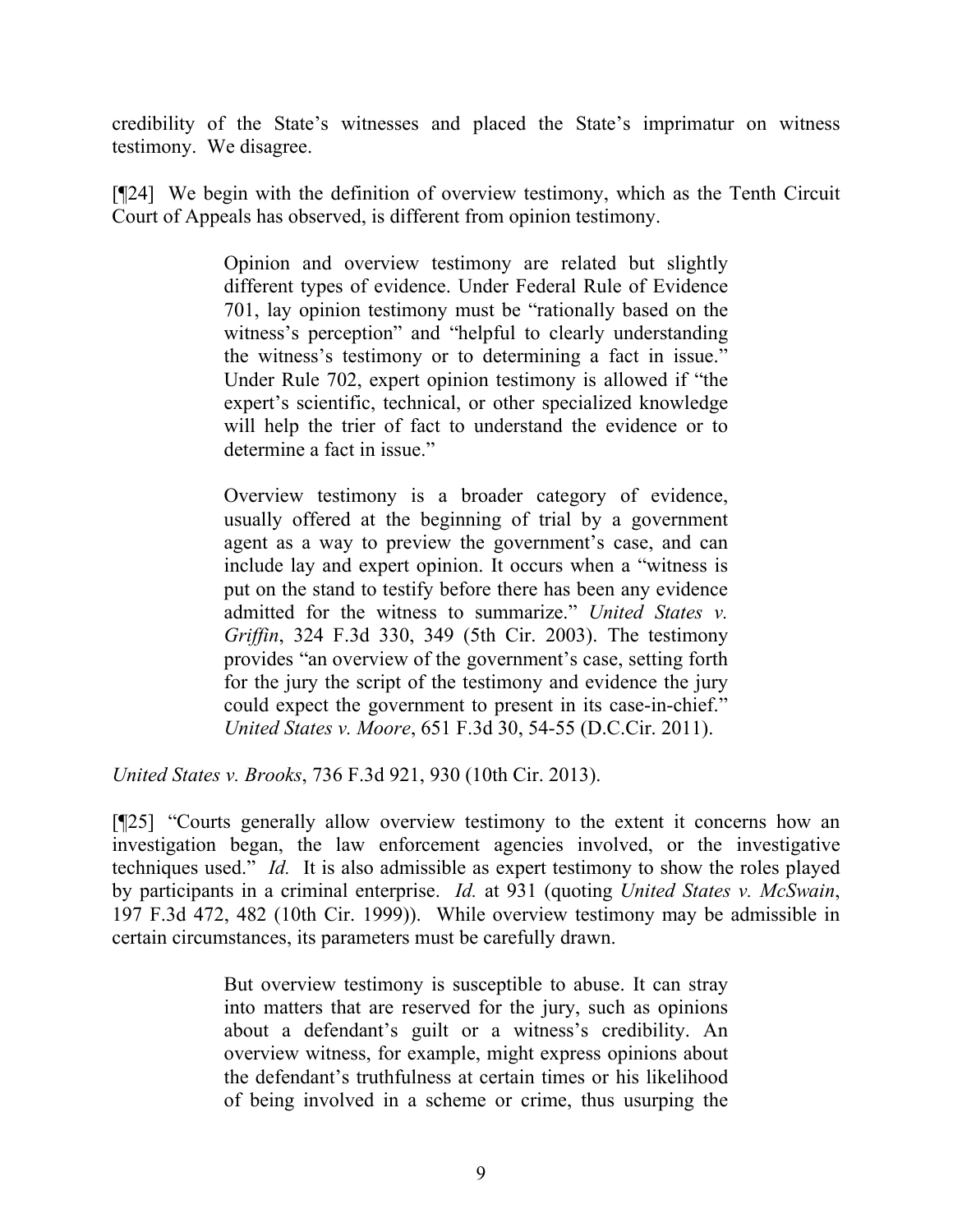jury's role in making fact findings based on the credibility and demeanor of witnesses with personal knowledge. Other potential problems include the government's ability (1) to spin the evidence in its favor before it is admitted (assuming it is ever admitted), (2) to give its official imprimatur to certain evidence, and (3) to allow its witnesses (usually law enforcement) to testify on matters about which they have no personal knowledge or that are based on hearsay. *See* [*United States v.*] *Moore*, 651 F.3d [30,] at 56 [(D.C. Cir. 2011)]. As one court put it,

> [S]uch testimony raises the very real specter that the jury verdict could be influenced by statements of fact or credibility assessments in the overview but not in evidence. There is also the possibility that later testimony might be different than what the overview witness assumed; objections could be sustained or the witness could change his or her story. Overview testimony by government agents is especially problematic because juries may place greater weight on evidence perceived to have the imprimatur of the government.

*United States v. Casas*, 356 F.3d 104, 119-20 (1st Cir. 2004) (citations omitted).

*Brooks*, 736 F.3d at 930-31.

[¶26] We now turn to Mr. Garriott's claim that Agent Reinhart's testimony was improper overview testimony. Before we consider the claim, however, we must determine the proper standard for our review. That question is complicated by the fact that on appeal Mr. Garriott claims error in essentially the entirety of Agent Reinhart's testimony, but at trial, he objected only twice during that testimony. This is important because we have held that until a trial court makes a definitive ruling on the admissibility of evidence, a party must continue to renew his objection to preserve that objection. *Hicks v. Zondag*, 2014 WY 16, ¶ 13, 317 P.3d 606, 609-10 (Wyo. 2014). In requiring that a party renew his objection to preserve it, we have explained:

> [A] party seeking to exclude evidence does not have to renew the objection at trial if the court entered a definitive ruling at an earlier time, but the objection does have to be renewed if the trial court refused to rule on the earlier occasion, or deferred ruling, or entered a nonfinal or provisional or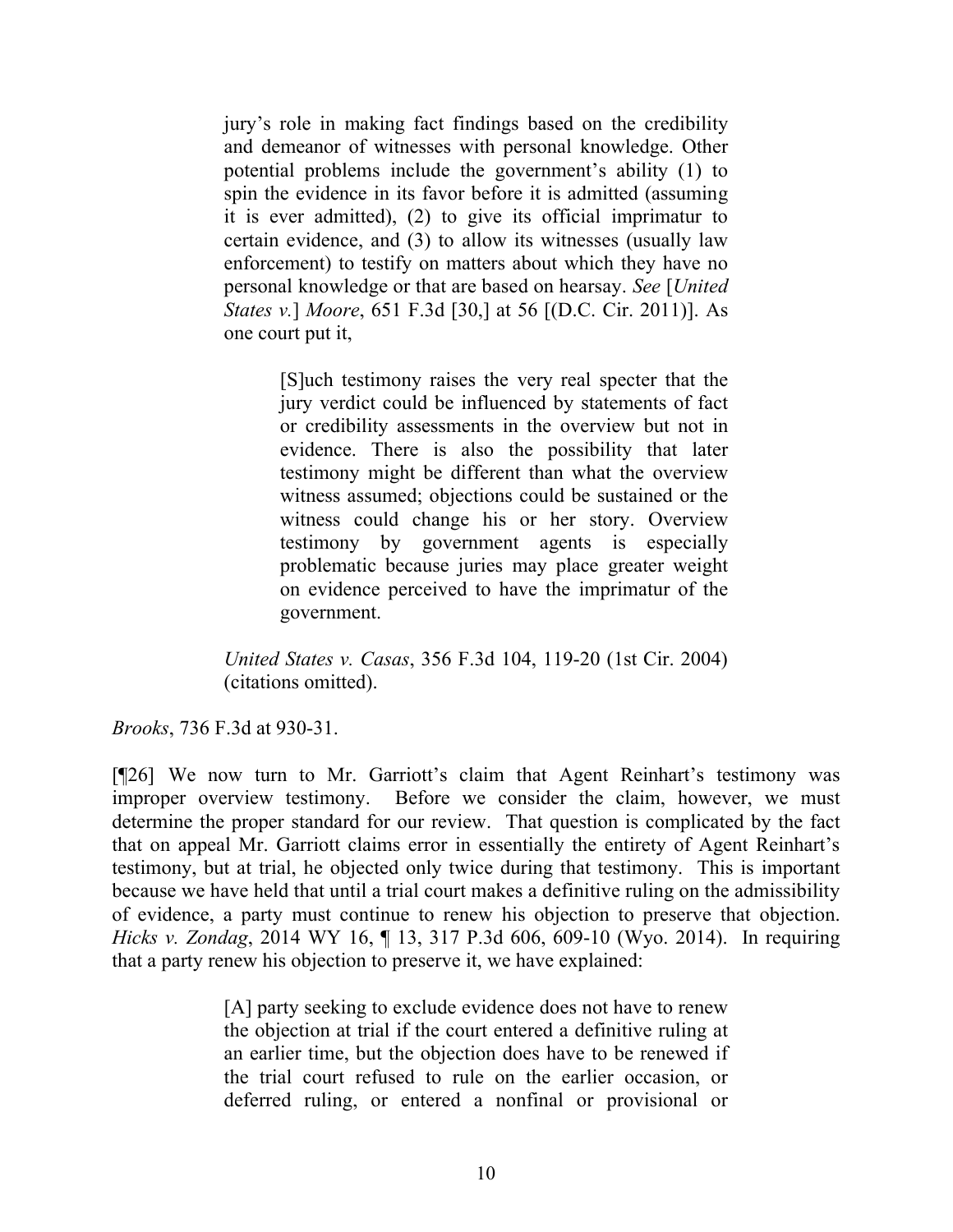conditional ruling indicating that the matter remains open. The amended language in [F.R.E.] 103(b) actually reaches beyond pretrial motions, and applies to definitive on-therecord rulings that are made at any time during the course of the proceedings.

\* \* \*

The requirement that the ruling be "definitive" is clearly satisfied if the trial judge rules in an unequivocal manner, without reserving the matter for further consideration as the trial progresses and the evidence unfolds.

*Hicks*, ¶ 13, 317 P.3d at 609-10 (quoting 1 Christopher B. Mueller & Laird C. Kirkpatrick, *Federal Evidence* § 1:10 (4th ed. 2013) (footnotes omitted)); *see also Garland v. State*, 2017 WY 102, ¶ 17, 401 P.3d 480, 485 (Wyo. 2017).

[¶27] It is apparent that the district court did not at any point make a definitive ruling on Agent Reinhart's testimony. Before Mr. Garriott made his request to appear *pro se* at his second trial, his attorney filed a pretrial motion in limine to exclude overview testimony, basing that motion on testimony that had been allowed in the first trial from a different DCI agent, Agent Cox. The district court ruled:

> My recollection of Agent Cox's testimony is similar to what [the State] has stated. It was kind of an overview as an expert to assist the jury in understanding [the] kind of the logistics of how people who distribute controlled substances operate and to understand kind of the concepts of that as they could become relevant based on the specific testimony from other witnesses about this particular case. . . . I don't know that anything that Agent Cox testified to really implicated the focus of what [defense counsel] was arguing as far as the specifics of this particular case. At this time, there's not a basis in limine before the trial to rule and exclude something along those lines. If there's an objection to something that's actually presented in the retrial, the Court would consider that objection at the appropriate time.

[¶28] The district court's ruling on the defense motion in limine was clearly not a final ruling, and it instead invited Mr. Garriott to object as evidence was presented during the trial. At trial, Mr. Garriott objected on only two occasions during Agent Reinhart's direct examination, and on both occasions, the district court ruled, "I'll overrule at this time." Neither of these rulings was an unequivocal ruling on the admissibility of Agent Reinhart's testimony in its entirety. This leaves us with preserved objections to only part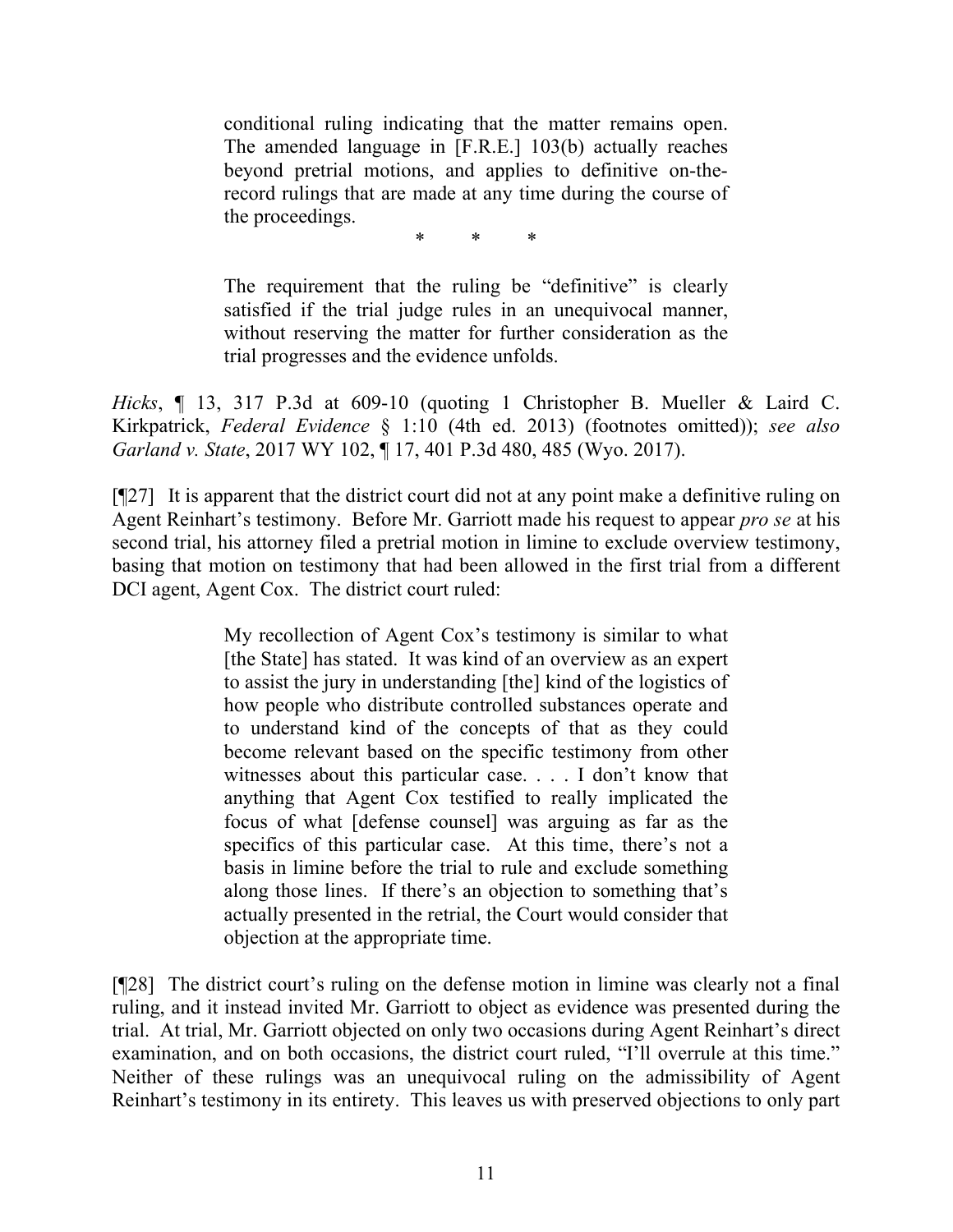of the testimony.<sup>4</sup> Accordingly, we will review the testimony to which Mr. Garriott objected for an abuse of discretion, and the remaining testimony for plain error.<sup>5</sup>

## **1. Review for Abuse of Discretion**

 $\overline{a}$ 

[¶29] Mr. Garriott objected to two questions that were asked of Agent Reinhart. His first objection occurred as follows:

> Q. . . . [Y]ou talked a little bit about the different aspects of the drug organization or the different roles that people can play in that – in that distribution. Can you explain a little bit more in detail about each individual roles of the organization? A. Yes. Throughout the organization, you have different levels, as I've said. Some of the individual's sole purpose is transporting the drugs; while others, their job might just to be a stash house or a hide house to hold those drugs at until they can move on to the next stage of the operation. Each individual in these organizations has  $a -$  they have a job. They have a purpose to this to further the overall conspiracy. And it – it goes down to even individuals that their sole purpose is to drive or even act as a passenger in a vehicle, just helping them –

MR. GARRIOTT: Objection, Your Honor.

THE COURT: What's the basis for your objection? MR. GARRIOTT: That he's trying to give an overview on

the whole drug conspiracy, that it does not pertain to me, where the drugs come from Mexico and the transporter of the drugs and this and that. It's the overview. He's trying to give a generalization that this individual case is more broad than it actually is.

<sup>4</sup> As a *pro se* litigant, Mr. Garriott likely did not understand the need to renew his objection and no doubt intended a broader and continuing objection to Agent Reinhart's testimony. That does not, however, change our application of the law. While courts afford *pro se* litigants some leniency, we still require compliance with our rules. *Williams v. Tharp*, 2017 WY 8, ¶ 9, 388 P.3d 513, 516 (Wyo. 2017) ("Courts make some allowances for *pro se* litigants, but neither this Court nor the district court is obligated to frame the issues for the parties . . . ."); *RM v. State*, 957 P.2d 296, 298 (Wyo. 1998) ("We remain committed to the rule that this Court will not apply different procedural standards for *pro se* parties than we do for represented parties.").

<sup>&</sup>lt;sup>5</sup> Overview testimony is the type of evidence that highlights the need for a defendant to renew his objection. As we indicated above, overview testimony is not favored because of its potential for abuse, but we have announced no blanket prohibition on its admission. It may therefore be difficult for a trial court in many cases to make a definitive ruling on such testimony as a whole, and it is incumbent on the defendant to renew his objection when such testimony exceeds its permissible use and strays into an area of concern.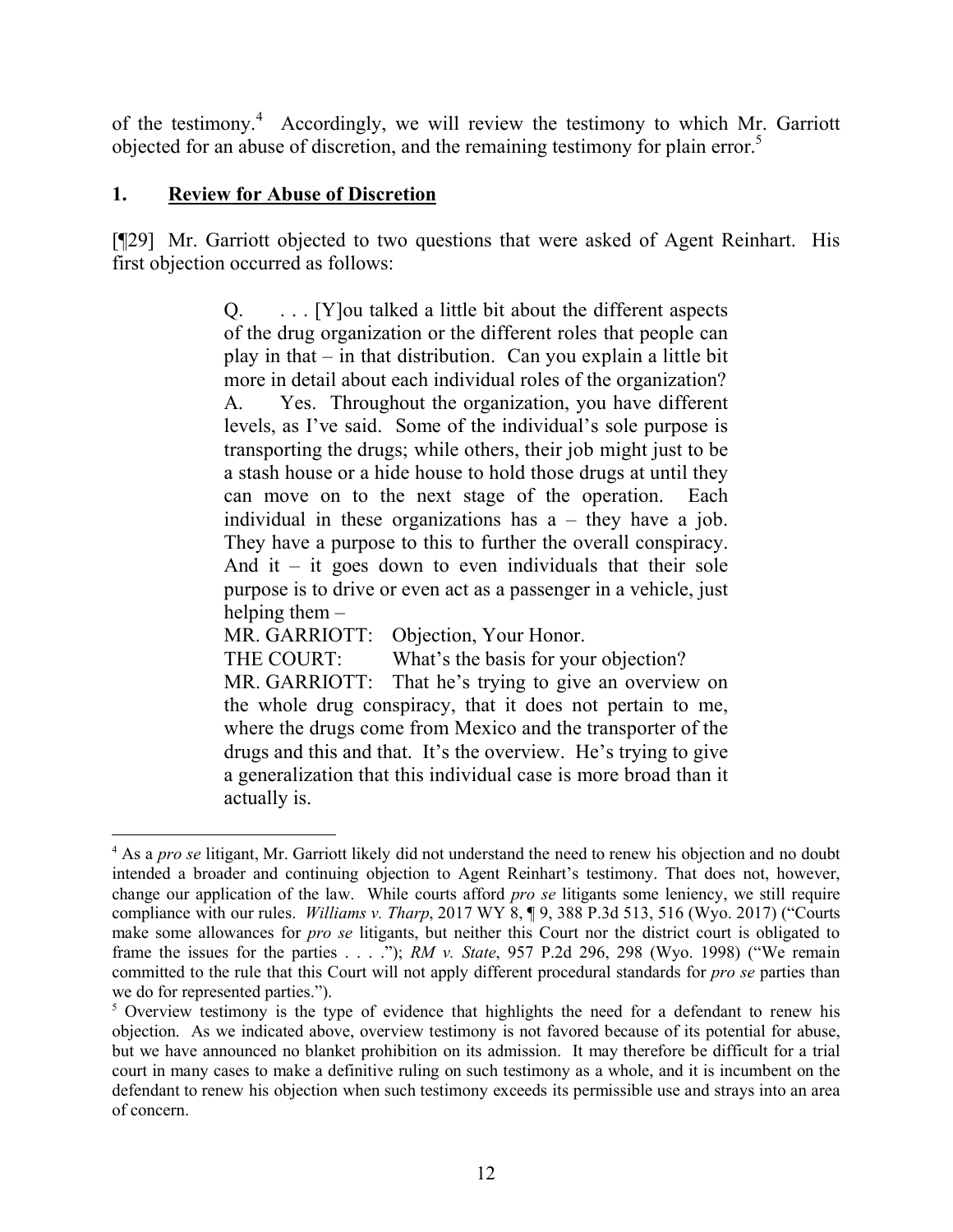THE COURT: [Prosecutor]? [PROSECUTOR]: Your Honor, Agent Reinhart is giving some basic background information of the different roles of an organization and how they rely on each other to further the conspiracy. THE COURT: I'll overrule at this time.

[¶30] Mr. Garriott's second objection then occurred as follows:

Q. Throughout your training and experience, have you had an opportunity to review, like, text messages or phone calls that are made during a methamphetamine distribution?

A. Yes, ma'am. Throughout my six years of working narcotics, I've reviewed hundreds of phones and text message downloads, and – in regards to these kinds of investigations.

Q. And in your experience, do you –

MR. GARRIOTT: Objection, Your Honor.

THE COURT: Just a moment. Finish the question, then I'll come back to you, sir.

Q. In your experience, how often have you seen the words "drugs" or "methamphetamine" actually used?

THE COURT: Just a second.

MR. GARRIOTT: I object to this because it's been 15 minutes and there is still no basis upon my position in this conspiracy.

THE COURT: All right. I'll overrule at this time.

[¶31] Mr. Garriott's objection to Agent Reinhart's above-quoted testimony as impermissible overview evidence is misplaced. The testimony was not a preview or script of the State's case, but was instead testimony concerning drug organizations generally, and the roles and communication within those organizations. This was not expert testimony aimed at previewing the State's case, but rather at assisting the jury in evaluating the evidence.<sup>6</sup>

l

<sup>&</sup>lt;sup>6</sup> The State's direct examination of Agent Reinhart began with his background and then the following to which no objection was made:

Q. And through your training and experience, have you gained knowledge that the average American does not know?

A. Yes, ma'am, I have.

Q. And do you think that information would be helpful to the jury?

A. Very much so.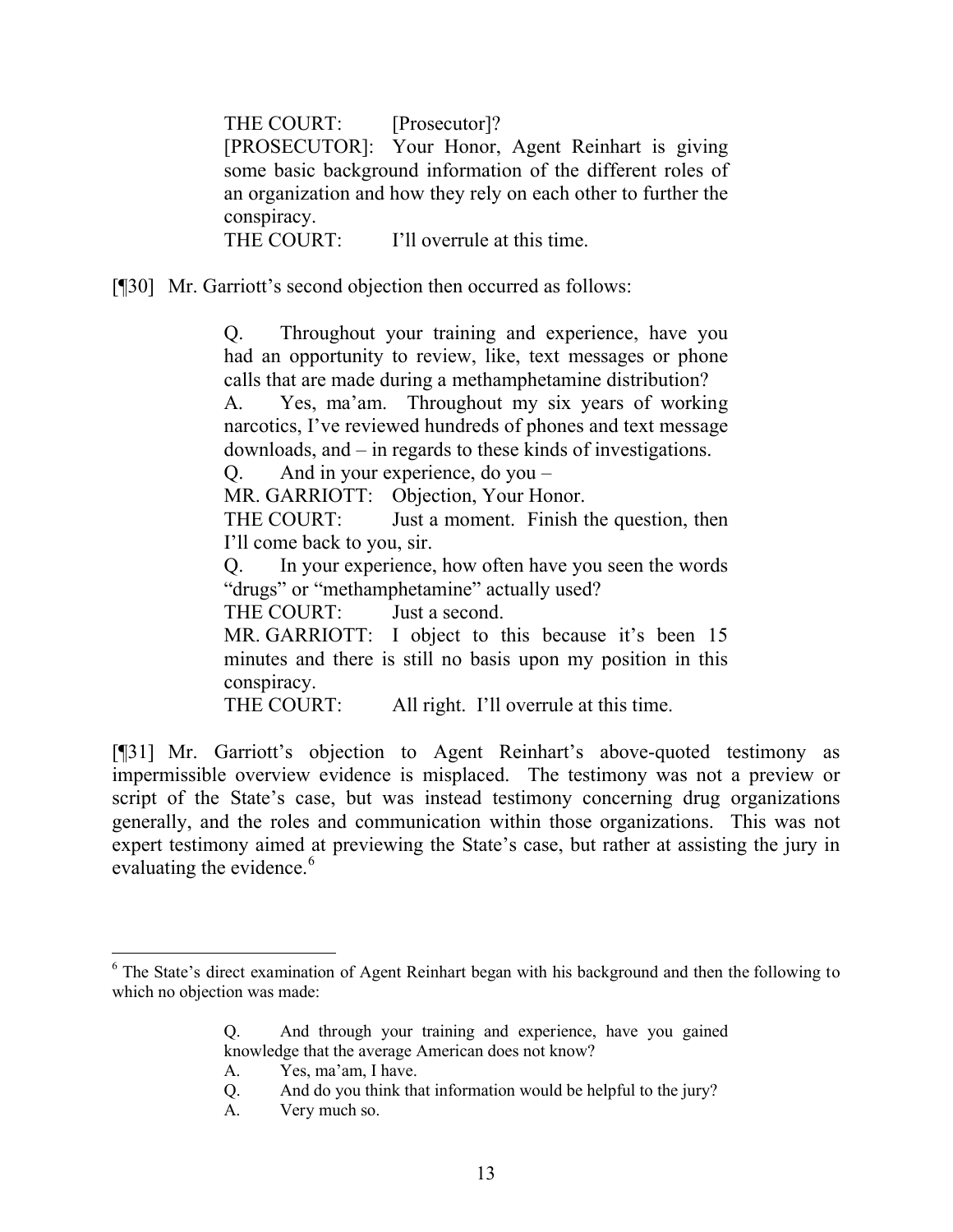[¶32] Such expert testimony is generally admissible if it will assist the trier of fact in resolving the factual issues before it. *Cureton v. State*, 2007 WY 168, ¶ 10, 169 P.3d 549, 551 (Wyo. 2007); *see also United States v. Vann*, 776 F.3d 746, 758 (10th Cir. 2015) (quoting *United States v. Kamahele*, 748 F.3d 984, 998 (10th Cir. 2014)) (police officers may testify as experts based on their experience including testimony on the "means and methods of drug dealing"); Barbara E. Bergman et al., 3 *Wharton's Criminal Evidence* § 13:63 (15th ed. Nov. 2017 update) (footnote omitted) ("Courts often permit prosecutors to qualify police officers as experts to testify about a variety of issues in criminal cases, including drug related activities . . . ."); 31A Am. Jur. 2d *Expert and Opinion Evidence* § 311 (Nov. 2017 update) (footnote omitted) ("Expert testimony as to modus operandi in cases involving drug-related offenses has been widely accepted."). For example, in *Cureton*, we affirmed the trial court's decision to admit an investigating officer's expert testimony on the distinguishing factors between methamphetamine possessed for personal use and that possessed for resale.

> At trial, in addition to testifying about the events surrounding Cureton's arrest and the items seized, Officer Wenberg testified as an expert with over sixteen years of experience about the common characteristics of methamphetamine use and trafficking, including its different forms and methods of ingestion, the various quantities in which the drug is sold and its street value. Officer Wenberg testified that most people who sell methamphetamine often use it, and that a large quantity of the drug, as found in this case, could be possessed for either personal use or for resale. Officer Wenberg stated that, in order to determine if a person intended to resell methamphetamine, one had to consider other factors such as the presence of packaging materials, scales, large amounts of cash or other items of value, and pay/owe sheets upon which drug transactions are recorded. Officer Wenberg opined that the presence of several factors suggested that methamphetamine was being sold.

*Cureton*, ¶ 8, 169 P.3d at 551.

[¶33] In finding this testimony relevant and admissible, we explained:

In this case, Officer Wenberg never testified or offered a conclusion about whether Cureton was a drug dealer or that she was guilty of any particular offense. The officer's testimony merely informed the jury about the meaning and significance of certain items of physical evidence collected at the scene, and left the ultimate conclusion for the jury. We do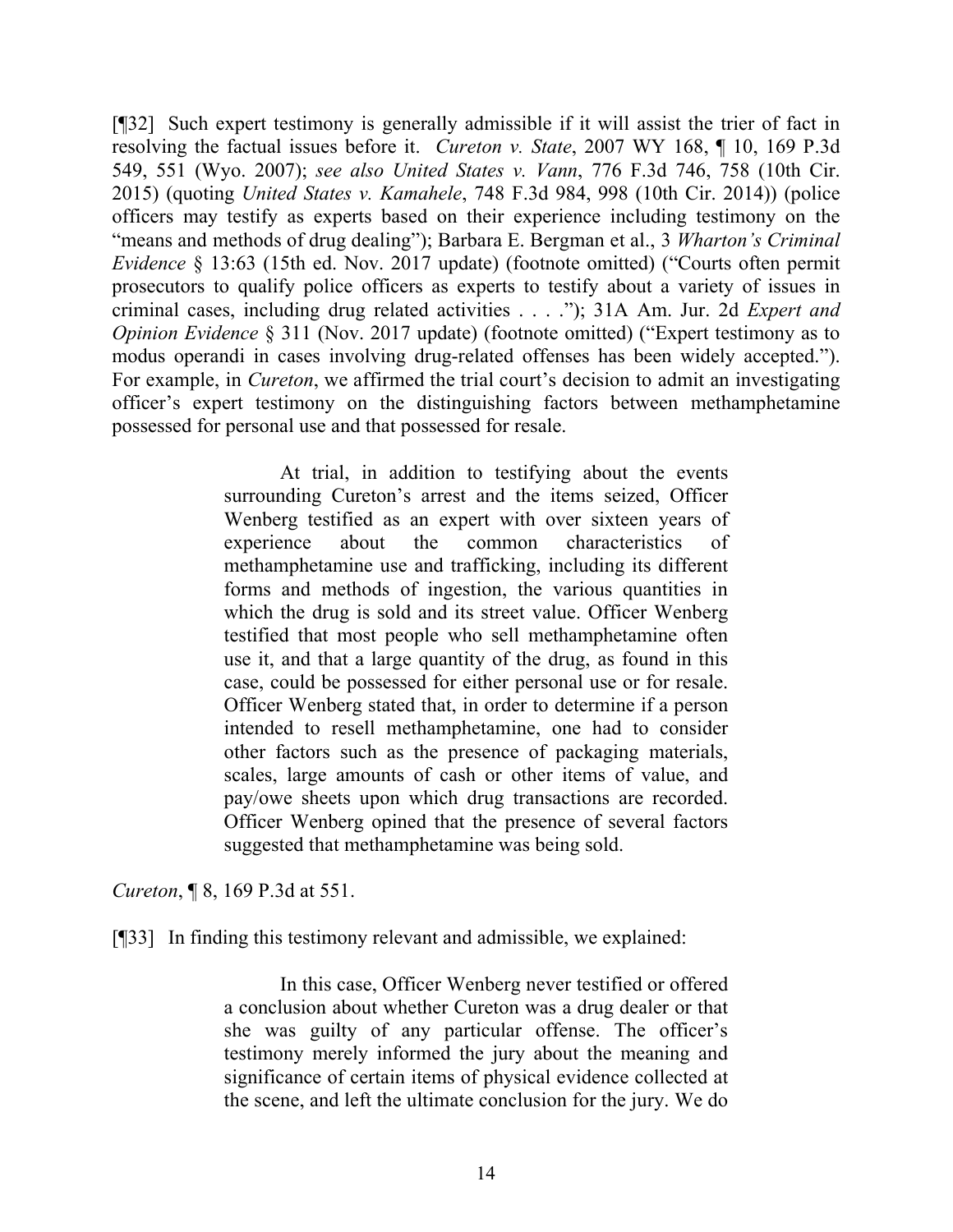not perceive Officer Wenberg's testimony as impermissible comments on Cureton's guilt but, rather, as opinion evidence offered to aid the jury in understanding and resolving the factual issues of the case.

*Id.* ¶ 11, 169 P.3d at 551.

[¶34] We view Agent Reinhart's testimony in much the same way. While not every role Agent Reinhart included in his general drug organization description was reflected in the organization within which Mr. Garriott operated, the information was generally helpful in understanding drug distribution operations and the interrelationships of the different roles. Similarly, Agent Reinhart's testimony describing drug dealing terminology used in text messages was helpful to the jury in understanding text messages between Mr. Garriott and his co-conspirators.

[¶35] Rather than offering a preview of the State's case, and what to expect from the State's evidence, Agent Reinhart provided generalized expert testimony on drug organizations, including individual roles in such organizations and communications between participants in those organizations. As we held in *Cureton*, this is within the bounds of permissible expert testimony, and we thus find no abuse of discretion in the district court's decision to allow the testimony.<sup>7</sup>

[¶36] We turn then to our review of Agent Reinhart's remaining testimony for plain error.

# **2. Review for Plain Error**

l

[¶37] Mr. Garriott generally challenges all of Agent Reinhart's direct examination testimony as improper overview testimony. We reach the same conclusion for the testimony to which Mr. Garriott did not object on direct examination as we did for the two questions to which Mr. Garriott did object. Agent Reinhart's direct examination testimony simply was not overview testimony, and we can therefore find no plain error in the district court's admission of the testimony on that ground.

[¶38] Moreover, to the extent Mr. Garriott argues that the admission of Agent Reinhart's testimony violated W.R.E. 403 because its potential for unfair prejudice outweighed its relevance, we again find no plain error. As we discussed above, Agent Reinhart's testimony concerning drug distribution rings, and the means and methods of such operations, was helpful to the jury in evaluating the evidence before it and was thus

<sup>&</sup>lt;sup>7</sup> It is not clear from the record whether the State formally designated Agent Reinhart as an expert witness, but Mr. Garriott made no objection to the testimony as expert testimony or to Agent Reinhart's qualifications as an expert, so we need not address that question.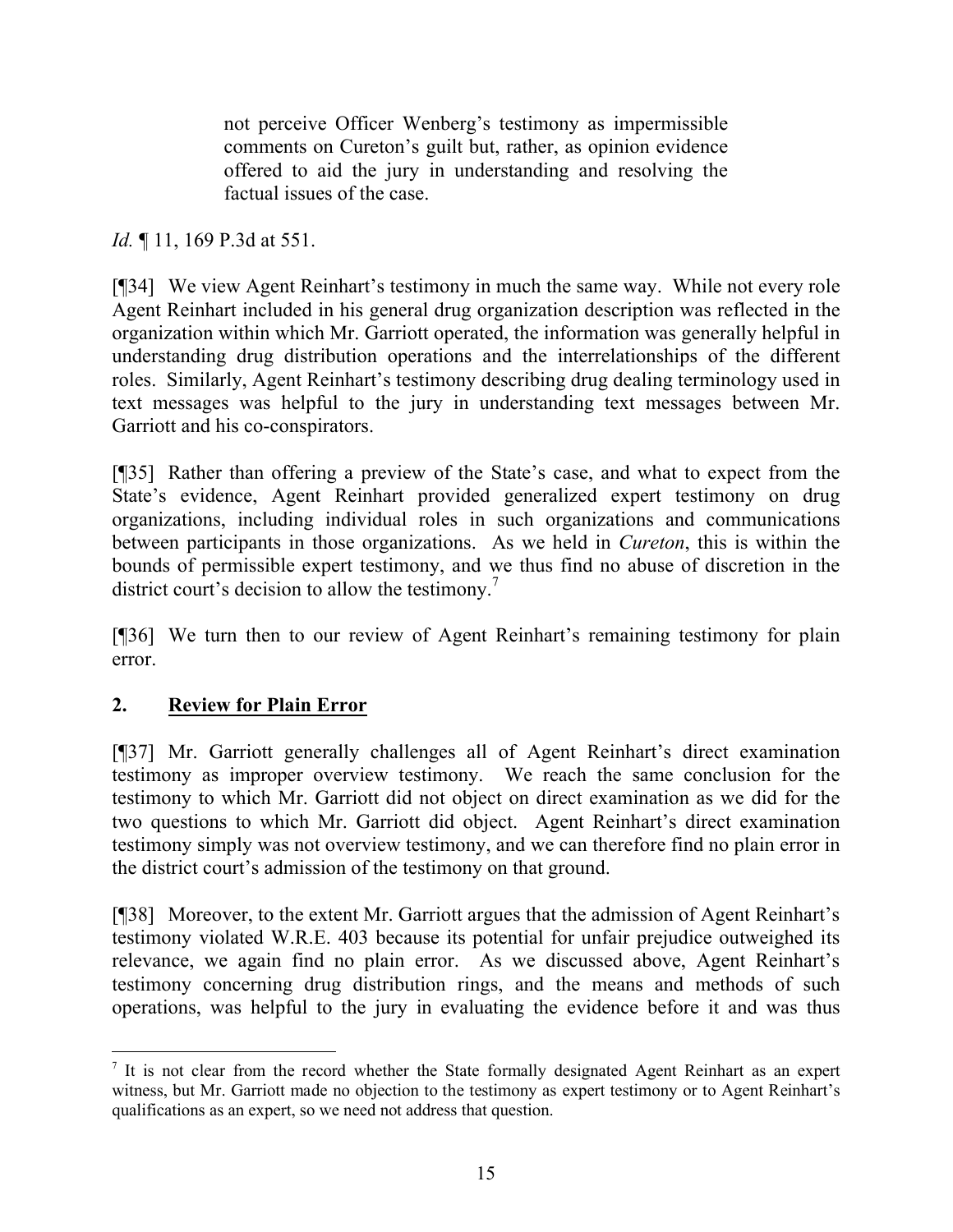relevant. As to Agent Reinhart's testimony that methamphetamine sold in Wyoming originates in Mexico, testimony Mr. Garriott points to as irrelevant, we again find no plain error. In context, the testimony was offered to explain the importance of local drug distribution networks when the product originates outside Wyoming. The State did not dwell on the Mexico connection, and Mr. Garriott points to nothing in the record that would suggest that the State was using the testimony to play on juror passions. We thus find no plain error violation of W.R.E. 403 in Agent Reinhart's direct examination testimony.

[¶39] Mr. Garriott next contends that Agent Reinhart responded in an improper fashion to several questions on cross-examination, and that those responses amounted to additional overview testimony which impermissibly vouched for the State's witnesses who would testify later in the trial. Specifically, Mr. Garriott points to the following testimony:

> Q. . . . Specifically to me, did you ever do any surveillance on me?

> A. At this point, on just you, no; but on other individuals in your organization, yes, sir.

> Q. So did you ever hear of any controlled purchases or hidden cameras or video surveillance or anything on my – on me as an individual?

A. Just for you, no; but Ms. Hemicker, yes.

\* \* \*

Q. . . . You do wiretaps, video surveillance, even hang cameras from trees and poles, and you never once had a picture of me or surveillance of me on any of this?

A. In this investigation, no; but I've done other –

Q. No, no. I'm talking about this investigation, this conspiracy specifically.

A. No, we had no photos of you, but we had multiple people talking about you.

[¶40] We again do not see this as overview testimony. Agent Reinhart did not preview the State's case and instead merely testified to his own personal knowledge of the investigation. Additionally, even if Agent Reinhart's testimony could be viewed as overview testimony, the testimony did not impermissibly vouch for the credibility of other prosecution witnesses.

[¶41] Our law is clear that "it is the jury's role to determine the credibility of witnesses." *Fennell v. State*, 2015 WY 67, ¶ 31, 350 P.3d 710, 722 (Wyo. 2015) (citing *Ogden v. State*, 2001 WY 109, 121, 34 P.3d 271, 276 (Wyo. 2001)). We have explained: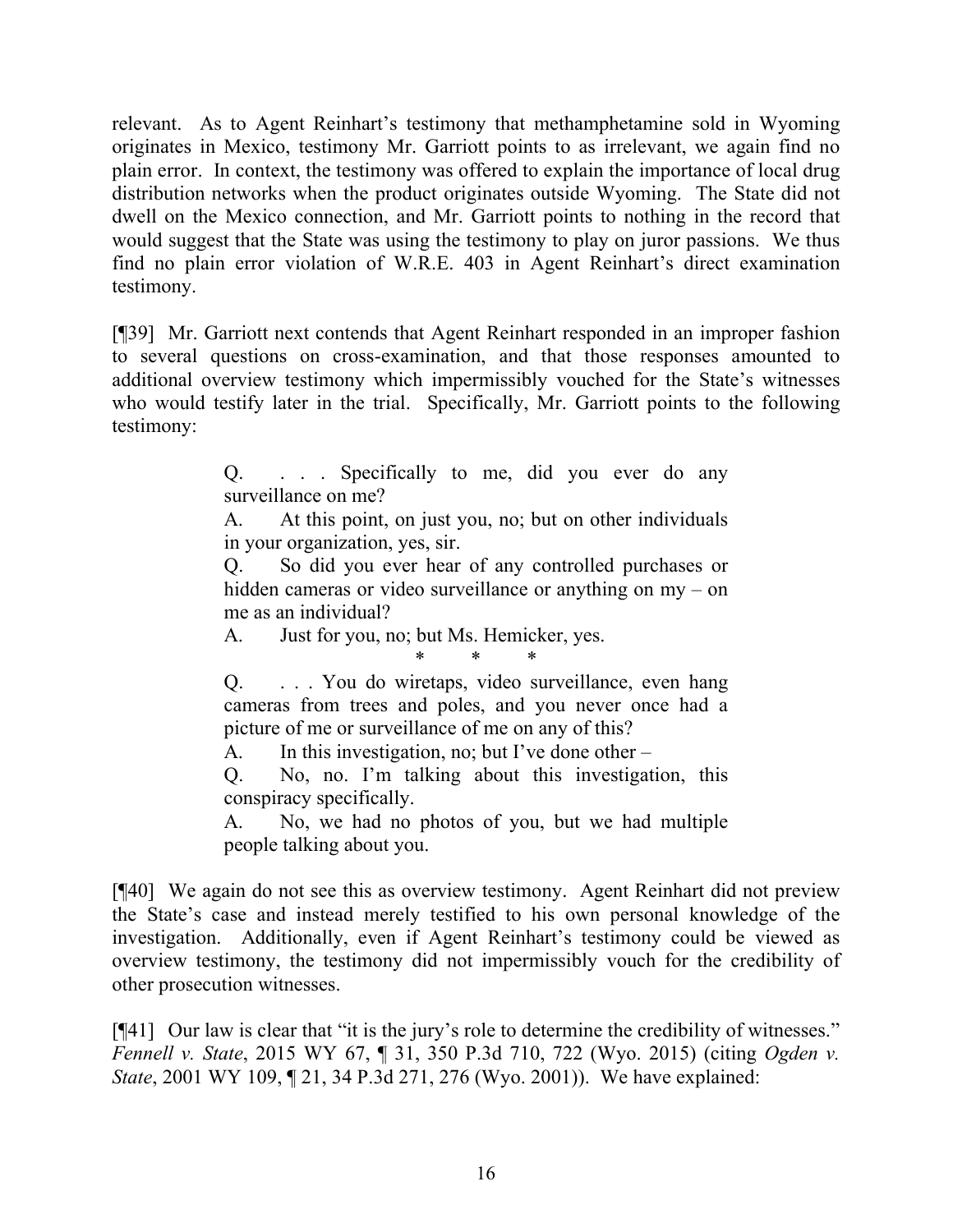Generally, one witness may not testify as to another witness' credibility. The purpose of this rule is to preserve the integrity of the jury process by protecting the jury's right to act as the final determiner of the credibility of the witnesses. We have stated, however, that a trial court does not necessarily commit plain error when it allows testimony which illuminates some aspect of the case even though the testimony incidentally bolsters the credibility of another witness.

*Bolin v. State*, 2006 WY 77, ¶ 16, 137 P.3d 136, 143 (Wyo. 2006) (quoting *Strickland v. State*, 2004 WY 91, ¶ 22, 94 P.3d 1034, 1045-46 (Wyo. 2004)).

[¶42] In *Bolin*, we found no plain error in a detective's testimony that his informant was forthcoming in disclosing his prior conviction and he felt he could trust the informant based on that disclosure. *Bolin*, ¶ 15, 137 P.3d at 142. We reasoned:

> Detective Harper did not state he believed the informant was credible or encroach on the jury's right to determine his credibility. Any incidental effect the testimony may have had to bolster the informant's credibility was not plain error.

*Id.* ¶ 18, 137 P.3d at 143.

[¶43] We conclude the same with respect to Agent Reinhart's testimony. He did not testify that he found Ms. Hemicker or any other witness credible, or even trustworthy. Any effect his testimony may have had on witness credibility was purely incidental and is not plain error.

## **B. Pauline Hemicker Testimony**

[¶44] Mr. Garriott next contends the district court erred in allowing Pauline Hemicker to testify concerning her drug distribution activities that predated Mr. Garriott's involvement in the conspiracy. Mr. Garriott made general relevance objections twice during the cited portion of Ms. Hemicker's testimony, but most of the testimony he now challenges on appeal came in without objection. We will therefore review the testimony for plain error.

[¶45] The first element of the plain error test is satisfied because the challenged testimony is reflected in the record. With respect to the second element, we find no violation of a clear and unequivocal rule.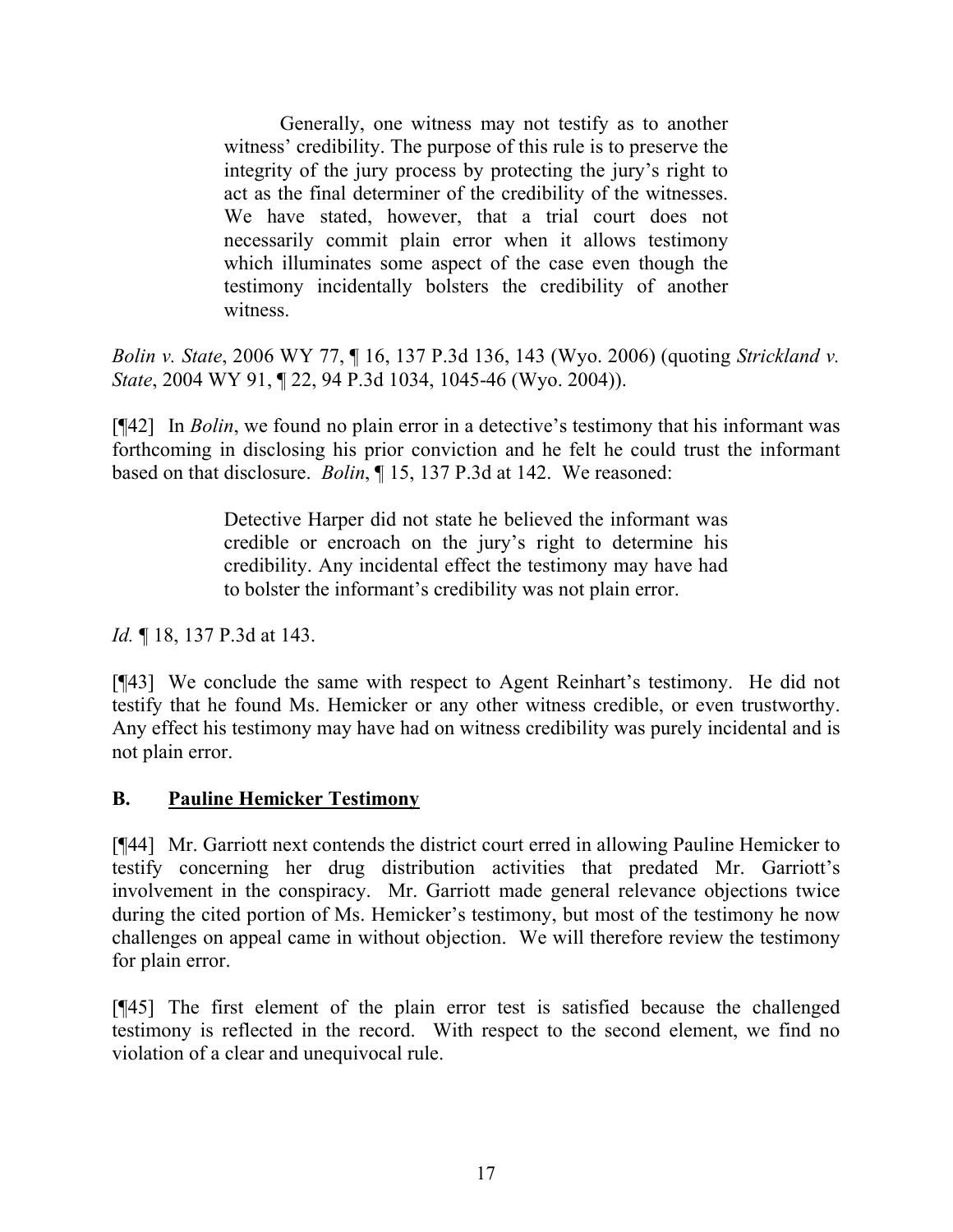[¶46] "When evidence forms part of the history of the event or serves to enhance the natural development of the facts, it is admissible as long as its probative value outweighs its prejudicial effect." *Bolin*, ¶ 14, 137 P.3d at 142 (citing *Williams v. State*, 2004 WY 117, ¶ 11, 99 P.3d 432, 439 (Wyo. 2004)). As to its probative value, the evidence relating to Ms. Hemicker's earlier trips to obtain methamphetamine was relevant to establish a course of conduct showing that the co-conspirators, eventually including Mr. Garriott, intended that large quantities of methamphetamine would be obtained for local distribution in smaller quantities. *See Ekholm v. State*, 2004 WY 159, ¶ 22, 102 P.3d 201, 208 (Wyo. 2004) (quoting *Martinez v. State*, 943 P.2d 1178, 1183 (Wyo. 1997)) ("[I]t is thus well established that the prosecution may 'rely on inferences drawn from the course of conduct of the alleged conspirators.'"). The fact that Ms. Hemicker's earliest trips to obtain methamphetamine occurred prior to Mr. Garriott's involvement in the scheme does not undermine their relevance.

> Generally speaking, a defendant who joins an ongoing conspiracy may be held accountable—for purposes of determining the scope of liability for the conspiracy charge itself—with the acts or statements of coconspirators that occurred prior to his entry into the conspiracy, if those acts or statements were in furtherance of the conspiracy. *See United States v. Coleman*, 7 F.3d 1500, 1503 (10th Cir. 1993) ("It is fundamental that a party may join an ongoing conspiracy during its progress and become criminally liable for all acts done in furtherance of the scheme." (internal quotation marks omitted)); *United States v. Blackthorne*, 378 F.3d 449, 454 (5th Cir. 2004) ("[O]ne who joins an ongoing conspiracy is deemed to have adopted the prior acts and declarations of conspirators, made after the formation and in furtherance of the conspiracy." (internal quotation marks omitted)); *United States v. David*, 940 F.2d 722, 735 (1st Cir. 1991) ("When, as here, a miscreant opts to join an ongoing conspiracy, the law holds him accountable for the earlier acts of his coconspirators in furtherance of the conspiracy."). We discern no reason why this principle does not apply to the prior overt acts of coconspirators that establish the basis for venue and so hold. *See United States v. Davis*, 666 F.2d 195, 200 (Former 5th Cir. 1982) (rejecting defendant's argument that "she was improperly tried in Georgia because the government did not prove that she joined the conspiracy before [her coconspirator and an undercover agent] arrived in Florida," stating that "[s]ince the prior actions of coconspirators in furtherance of the conspiracy are attributable to one who later joins the conspiracy," that conduct of a coconspirator involving the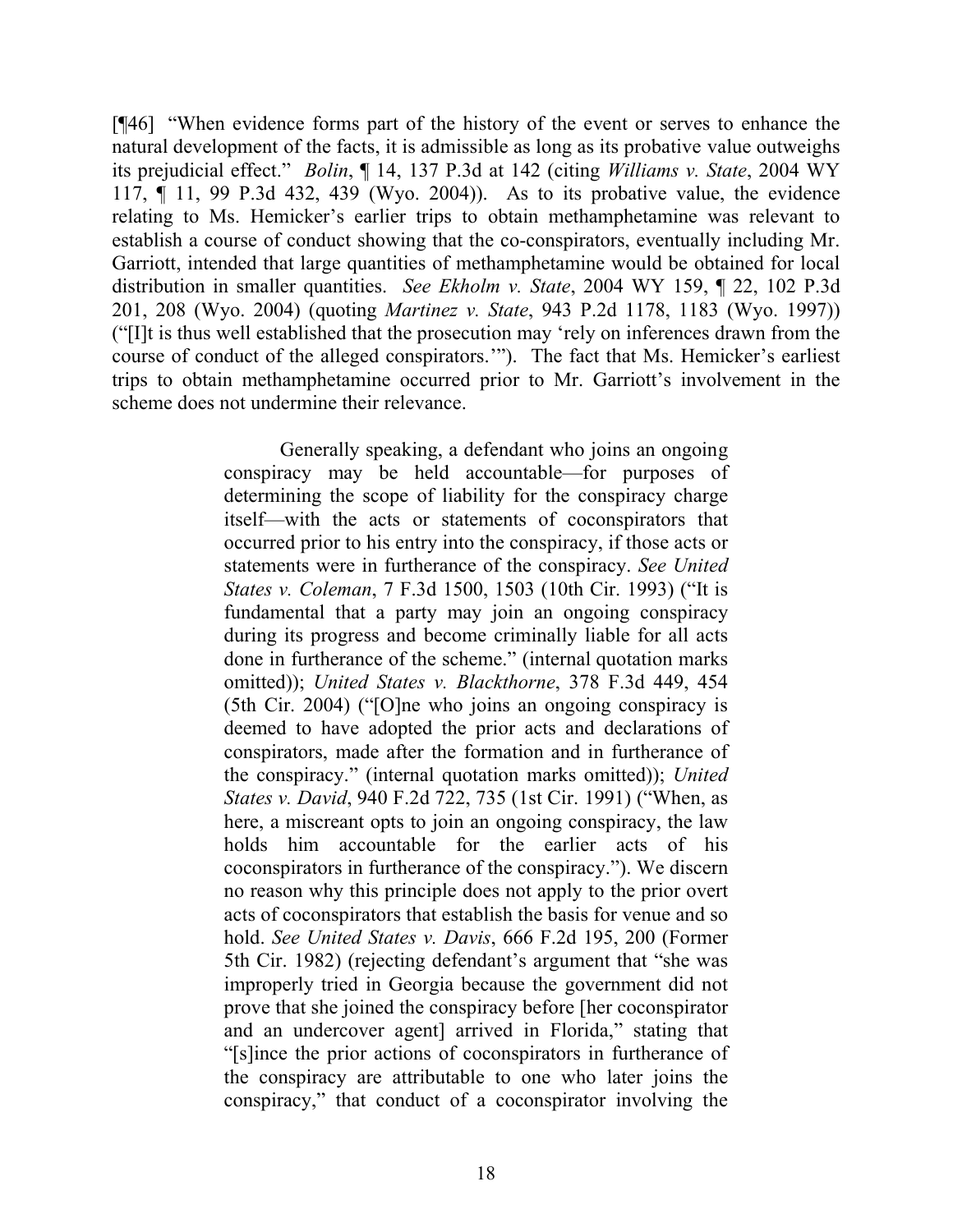Georgia trial district, although predating her entry into the conspiracy, was "attributable" to her).

*United States v. Hamilton*, 587 F.3d 1199, 1207-08 (10th Cir. 2009) (footnote omitted).

[¶47] Consistent with this approach we have held that "it is not necessary to a charge of conspiracy that the defendant actively participate in the substantive crime which is the object of the conspiracy." *Ekholm*, ¶ 24, 102 P.3d at 209 (quoting *McLaughlin v. State*, 626 P.2d 63, 66 (Wyo. 1981)).

> A conspiracy may exist even if a conspirator does not agree to commit or facilitate each and every part of the substantive offense. *See United States v. Socony-Vacuum Oil Co.*, 310 U.S. 150, 253-254, 60 S.Ct. 811, 858-859, 84 L.Ed. 1129 (1940). The partners in the criminal plan must agree to pursue the same criminal objective and may divide up the work, yet each is responsible for the acts of each other. *See Pinkerton v. United States*, 328 U.S. 640, 646, 66 S.Ct. 1180, 1183–1184, 90 L.Ed. 1489 (1946) ("And so long as the partnership in crime continues, the partners act for each other in carrying it forward"). If conspirators have a plan which calls for some conspirators to perpetrate the crime and others to provide support, the supporters are as guilty as the perpetrators. As Justice Holmes observed: "[P]lainly a person may conspire for the commission of a crime by a third person." *United States v. Holte*, 236 U.S. 140, 144, 35 S.Ct. 271, 272, 59 L.Ed. 504 (1915). A person, moreover, may be liable for conspiracy even though he was incapable of committing the substantive offense. *United States v. Rabinowich*, 238 U.S. 78, 86, 35 S.Ct. 682, 684, 59 L.Ed. 1211 (1915).

*Ekholm*, ¶ 24, 102 P.3d at 209 (quoting *Salinas v. United States*, 522 U.S. 52, 63-65, 118 S.Ct. 469, 139 L.Ed.2d 352 (1997)).

[¶48] Plainly, the challenged testimony was relevant. We further conclude that the probative value of the testimony outweighed any unfair prejudice that might arise from it. None of Ms. Hemicker's activities that predated Mr. Garriott's involvement in the conspiracy were markedly worse than the activities that occurred after Mr. Garriott became involved. Ms. Hemicker continued to obtain large quantities of methamphetamine, use methamphetamine, and distribute the methamphetamine using lower level distributors such as Mr. Garriott. The challenged testimony was relevant and not unfairly prejudicial, and we therefore find no plain error in its admission. *See also United States v. Ramsey*, 510 Fed.Appx. 731, 734-35 (10th Cir. 2013) (rejecting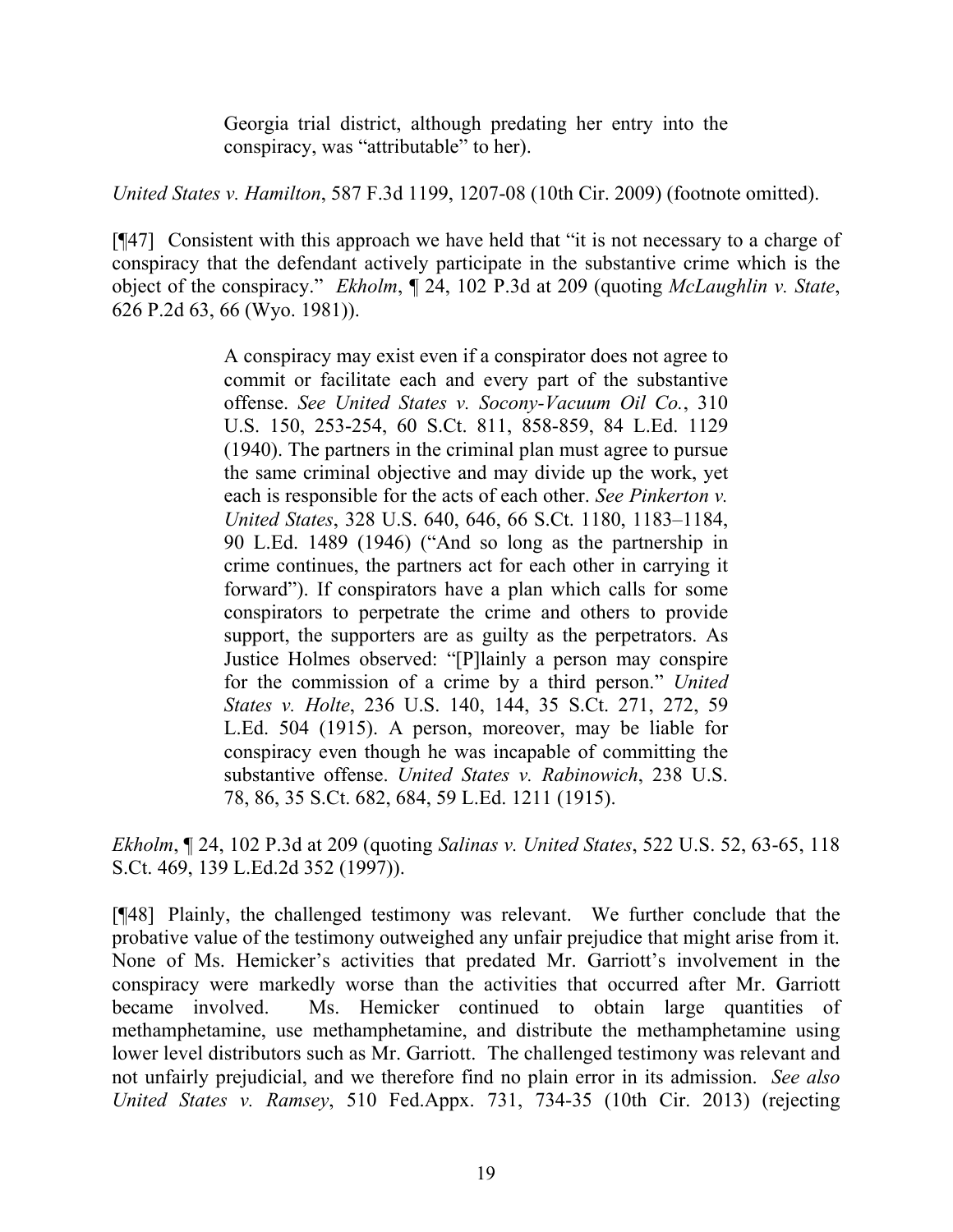argument by low-level member of conspiracy that his right to a fair trial was prejudiced by evidence that one co-conspirator attempted to murder an informant and other coconspirators sold heroin that resulted in the death of two users).<sup>8</sup>

# **C. Testimony of Co-Conspirators Regarding Personal Histories and Addictions**

[¶49] Mr. Garriott next contends the district court committed plain error in allowing his co-conspirators to testify concerning their histories of drug abuse, addictions, and criminal convictions. He argues the evidence was admitted in violation of W.R.E. 403 because the testimony was irrelevant and unfairly prejudiced him by playing on juror emotions concerning methamphetamine use in the community. We again disagree.

[¶50] The first element of the plain error test is met because the record reflects the challenged testimony by Ms. Hemicker, Mr. Fry, and Ms. Danielson. With respect to the second element of our plain error test, however, we conclude the evidence is relevant and not unfairly prejudicial, and that it thus did not violate a clear and unequivocal rule of law.

[¶51] First, as to the criminal histories of the co-conspirators, Mr. Garriott's motion in limine seeking to exclude overview testimony objected to vouching that he argued was intended "to make up for the sketchy nature of the State's other alleged co-conspirator witnesses." It is not surprising, therefore, that the State might seek to soften the impact of its witnesses' criminal histories by confronting them on direct examination in the context of the witnesses' addiction issues. Additionally, as we noted above, evidence that forms part of the history of the event or serves to enhance the natural development of the facts is admissible as long as its probative value outweighs its prejudicial effect. *Bolin*, ¶ 14, 137 P.3d at 142. The co-conspirator testimony regarding personal drug abuse and addictions provided an explanation of how each of these participants came to be involved in the alleged drug distribution ring. For these reasons, the testimony was relevant.

[¶52] Turning to the testimony's potential for unfair prejudice, we do not find it in this case. It was a minor part of each witness' testimony, and the State did not cite to or argue the personal addiction histories of its witnesses to draw on juror passions or outrage at the community impact of methamphetamine. Instead, it is clear that any reference to those histories was for the legitimate reason of explaining how the co-conspirators came to be involved in the delivery conspiracy. Thus, while testimony of this nature may have potential for unfair prejudice, that potential was not realized in this case. We therefore find no plain error in the district court's admission of the testimony.

 $\overline{a}$ 

<sup>&</sup>lt;sup>8</sup> We do not intend with our holding to suggest a defendant may be held liable for substantive crimes committed by co-conspirators prior to the defendant's entry in the conspiracy. The law is clear that "an individual cannot be held criminally liable for substantive offenses committed by members of the conspiracy before that individual had joined or after he had withdrawn from the conspiracy." *Hamilton*, 587 F.3d at 1207 n.5 (quoting *Glazerman v. United States*, 421 F.2d 547, 551 (10th Cir. 1970)).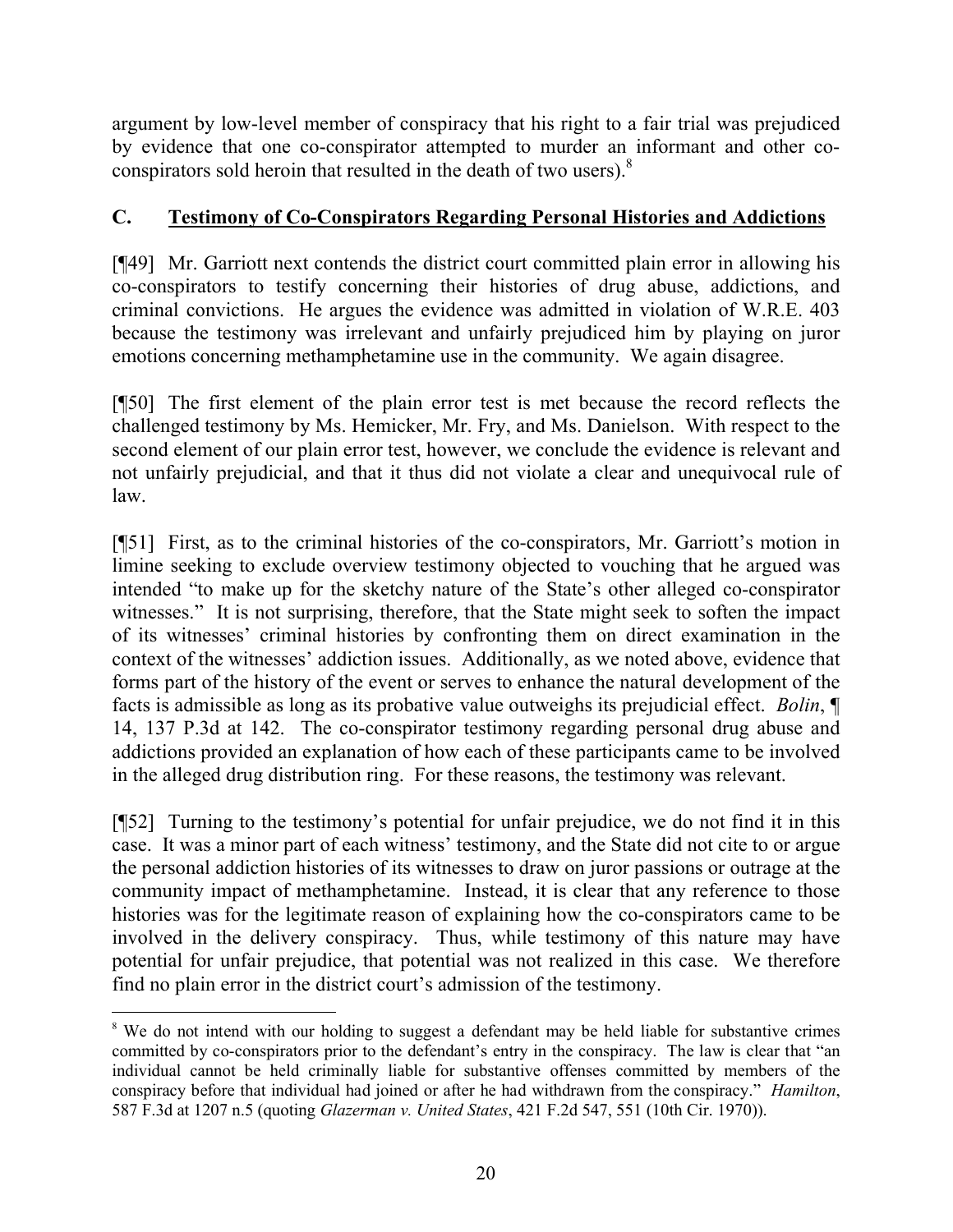## **II. Double Jeopardy Claim**

[¶53] Mr. Garriott next contends that the district court erred in denying his motion to dismiss based on his Fifth Amendment double jeopardy protections. We review this claim as follows:

> This Court reviews alleged violations of constitutional rights *de novo*. *Montoya v. State*, 2016 WY 127, ¶ 6, 386 P.3d 344, 346 (Wyo. 2016). However, we defer to the district court's findings of fact underlying its determination unless they are clearly erroneous. *Daniel v. State*, 2008 WY 87, ¶ 14, 189 P.3d 859, 864 (Wyo. 2008); *United States v. Tafoya*, 557 F.3d 1121, 1126 (10th Cir. 2009) ("In a double jeopardy goading case, we review the factual findings underlying a trial court's determination for clear error."). "A finding of fact is clearly erroneous when, although there is evidence to support it, the reviewing court on the entire evidence is left with the definite and firm conviction that a mistake has been committed." *Daniel*, ¶ 14, 189 P.3d at 864.

*King v. State*, 2017 WY 129, ¶ 9, 403 P.3d 1070, 1073 (Wyo. 2017).

[¶54] The Fifth Amendment to the United States Constitution provides three double jeopardy protections: "1) protection against a second prosecution for the same offense following an acquittal; 2) protection against a second prosecution for the same offense after a conviction; and 3) protection against multiple punishments for the same offense." *King*, ¶ 11, 403 P.3d at 1073-74 (quoting *Montoya v. State*, 2016 WY 127, ¶ 7, 386 P.3d 344, 347 (Wyo. 2016)). As a general rule, "a prosecutor is entitled to only one opportunity to require a defendant to stand trial." *King,* ¶ 12, 403 P.3d at 1074 (citing *Arizona v. Washington*, 434 U.S. 497, 505, 98 S.Ct. 824, 830, 54 L.Ed.2d 717 (1978)). This is so because

> if the first trial is not completed, a second prosecution may be grossly unfair, it increases the financial and emotional burden on the defendant, extends the period in which the defendant is stigmatized by an unresolved criminal proceeding, and may increase the risk that an innocent defendant may be convicted.

*King*, ¶ 12, 403 P.3d at 1074 (citing *Washington*, 434 U.S. at 503-04, 98 S.Ct. at 829-30).

[¶55] A retrial is not, however, automatically barred when a trial terminates before resolution of the charges against the defendant. *King*, ¶ 13, 403 P.3d at 1074. When it is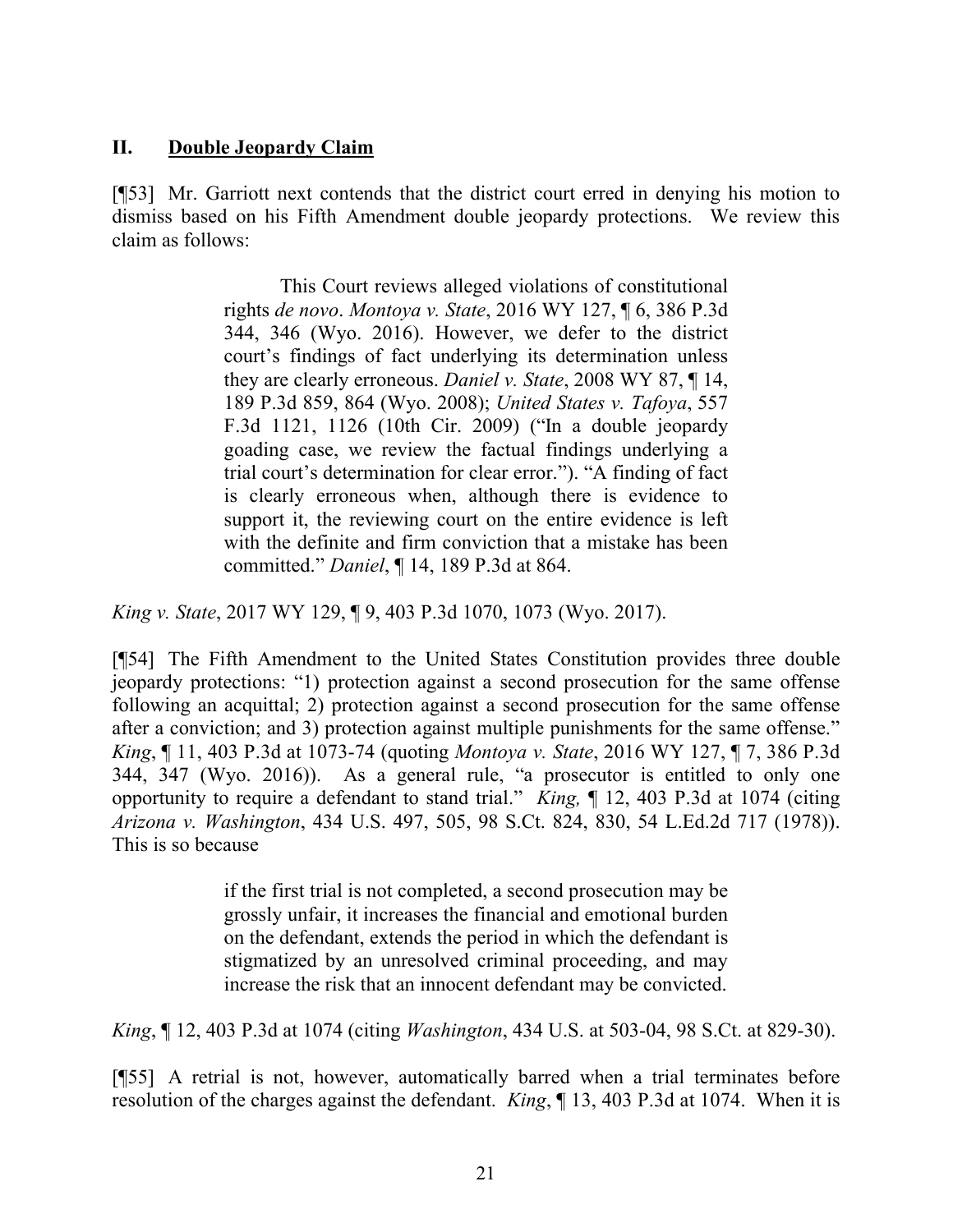the defendant who has elected to terminate the proceedings, a retrial is barred only if "the prosecutor provoked or goaded the defendant into moving for a mistrial." *Id.* ¶ 14, 403 P.3d at 1074 (citing *Oregon v. Kennedy*, 456 U.S. 667, 676, 679, 102 S.Ct. 2083, 2089, 2091, 72 L.Ed.2d 416 (1982)). "Carelessness or mistake on the part of the prosecution . . . . is not sufficient to bar retrial under the Double Jeopardy Clause." *Montoya*, ¶ 8, 386 P.3d at 347 (quoting *United States v. Powell*, 982 F.2d 1422, 1429 (10th Cir. 1992)) (ellipses in original).

[¶56] Mr. Garriott's first trial resulted in a mistrial after the following testimony by John Fry during the prosecutor's direct examination of him:

- Q. So do you know the defendant, Corey Garriott?
- A. I do.
- Q. And how do you know him?
- A. We met when we were in prison.

[Defense Counsel]: I'm going to object to that, Your Honor. And I would ask that it be stricken for obvious reasons.

[Prosecutor]: No objection, Your Honor.

HE COURT: Sustained. The jury will disregard the answer.

\* \* \*

Q. And so you stated you thought you met sometime around 2004?

- A. 2005.
- Q. 2005?
- A. Yes, ma'am.

Q. And then have you been in contact with him all these years?

A. I have not. We actually – when I met him in 2005, we actually got out of prison together.

[Defense Counsel]: Same objection, Your Honor. I'm going to have a motion about this.

THE COURT: Sustained

[¶57] During the next recess following Mr. Fry's testimony, Mr. Garriott moved for a mistrial. In opposing that motion, the prosecutor reported that she had instructed Mr. Fry to not discuss knowing Mr. Garriott from prison, and she generally argued against the motion. Defense counsel responded with additional argument and then stated, "I'll concede [the prosecutor] is an ethical prosecutor, did not seek to immediately go exploit and move on into this matter further . . . ." The district court accepted the prosecutor's representation that she had instructed Mr. Fry as she reported but concluded the unfair prejudice caused by Mr. Fry's testimony required granting Mr. Garriott's motion for a mistrial.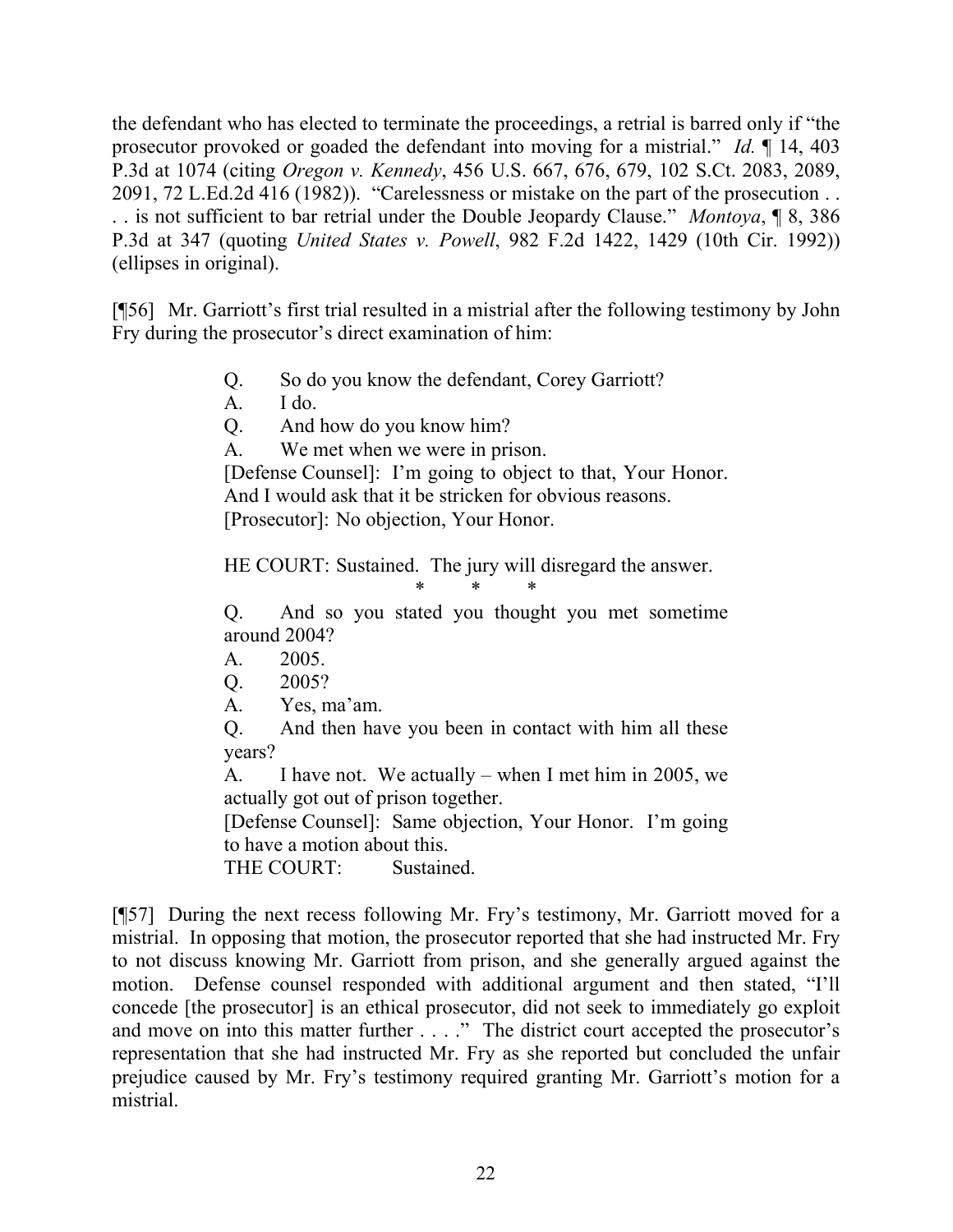[¶58] Following the mistrial, Mr. Garriott filed a motion to dismiss the charges against him, arguing that retrial was barred by his Fifth Amendment double jeopardy protections. In that motion, Mr. Garriott asserted that "Defendant is not—and never has—alleged intentional misconduct by counsel for the State." He further asserted that what must have happened was "simple negligence or a mistake" by counsel for the State. The district court denied the motion to dismiss, finding:

> [O]nly where the governmental conduct in question is intended to goad the defendant into moving for a mistrial may a defendant raise the bar of double jeopardy to a second trial after having succeeded in aborting the first on his own motion. The Court found at the time that the State did not intentionally cause the mistrial in the sense that the State did not intentionally elicit that testimony. In fact, [the prosecutor] represented on the record that she had instructed the witness not to testify about the things he testified to that led to the mistrial. There would have, based on the record and the totality of the record that I have before me, been no benefit to the State to have a mistrial declared under those circumstances.

[¶59] The record contains no evidence on which we can say that the district court's findings were clearly erroneous. The prosecutor's question to Mr. Fry, inquiring how he knew Mr. Garriott, was certainly asked without the care that was due, given the history Mr. Garriott and Mr. Fry shared. Still, because Mr. Fry and Mr. Garriott lived together for a time, we assume that may have been the answer the prosecutor was expecting. In any event, the record contains no evidence to support Mr. Garriott's assertion on appeal, which of course differs from his assertion below, that the prosecutor intentionally elicited the improper testimony by Mr. Fry. We thus find no error in the district court's denial of Mr. Garriott's motion to dismiss.

## **III. Improper Opinion of Guilt Testimony**

[¶60] In his final assertion of error, Mr. Garriott contends the district court committed plain error when it allowed the following testimony by DCI Task Force Officer Chase Nash during Mr. Garriott's cross-examination:

- Q. . . . Did you ever have any factual evidence on me?
- A. Yes.
- Q. Where where is that factual evidence?

A. The factual evidence we heard from our witnesses earlier about the detailed you purchasing and acquiring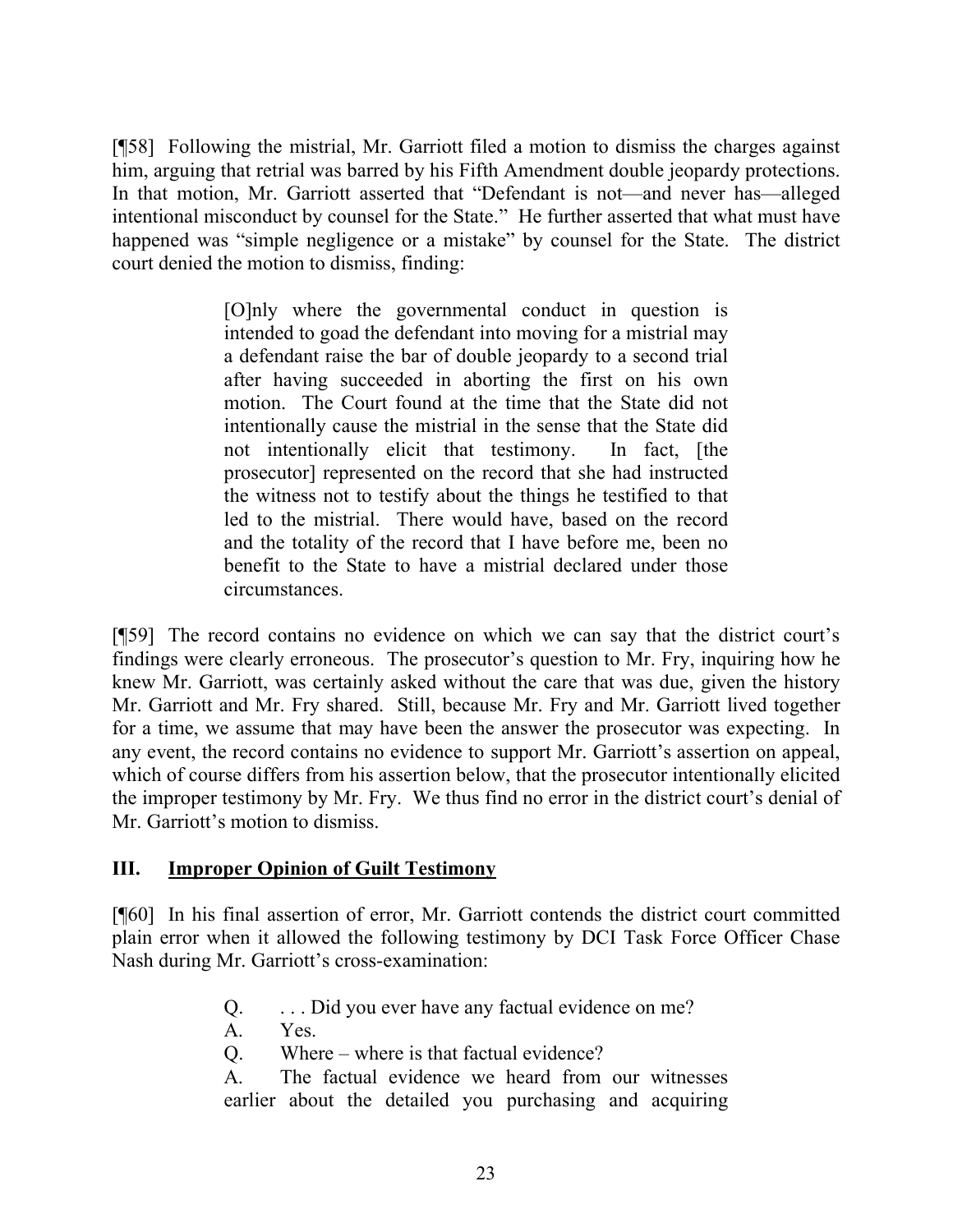methamphetamine from Pauline Hemicker in which you redistributed it to both John Fry and Angela Danielson. Not only that, when Pauling Hemicker was set to do a drug run to Cheyenne, Wyoming, she specifically asked you to change the tires. That in and of itself constitutes an agreement to commit a crime between two people, which is a conspiracy.

Q. So because I changed her tires, I'm being charged with conspiracy?

- A. With the knowledge that she was going on a drug run.
- Q. And did we ever prove that knowledge?
- A. Ms. Hemicker testified to it under oath.

[¶61] Mr. Garriott contends this testimony was plain error because it invaded the province of the jury by offering an unsolicited opinion that Mr. Garriott is guilty of the crime of conspiracy. We disagree.

[¶62] "The law is clear that it is the jury's role to determine the guilt of the accused and a witness may not express an opinion as to his guilt." *Fennell*, ¶ 24, 350 P.3d at 719 (citing multiple cases). We have also recognized, however, that a party "may open the door to otherwise inadmissible testimony when he inquires about a particular subject." *Singer v. Lajaunie*, 2014 WY 159, ¶ 37, 339 P.3d 277, 287 (Wyo. 2014) (quoting *Roden v. State*, 2010 WY 11, ¶ 14, 225 P.3d 497, 501 (Wyo. 2010)). We have described the opening-the-door rule:

> Succinctly stated, the "opening the door" rule is that a party who in some way permits the trial judge to let down the gates to a field of inquiry that is not competent but relevant cannot complain if his adversary is also allowed to avail himself of the opening within its scope.

*Roden*, ¶ 14, 225 P.3d at 501 (quoting *Sanville v. State*, 593 P.2d 1340, 1344 (Wyo. 1979)).

[¶63] Shortly before the above quoted testimony by Officer Nash, Mr. Garriott asked for and elicited the following opinion testimony:

> Q. The question is, you – you just stated you spent a lot of time and effort. So the question would be why would you – why would you guesstimate and make assumptions of what the real cause is when the case – why would you guess on – on facts when you're preparing your reports?

> A. Okay. So if  $I - I$  just want to make sure I understand the question. You're – you're asking me why I would